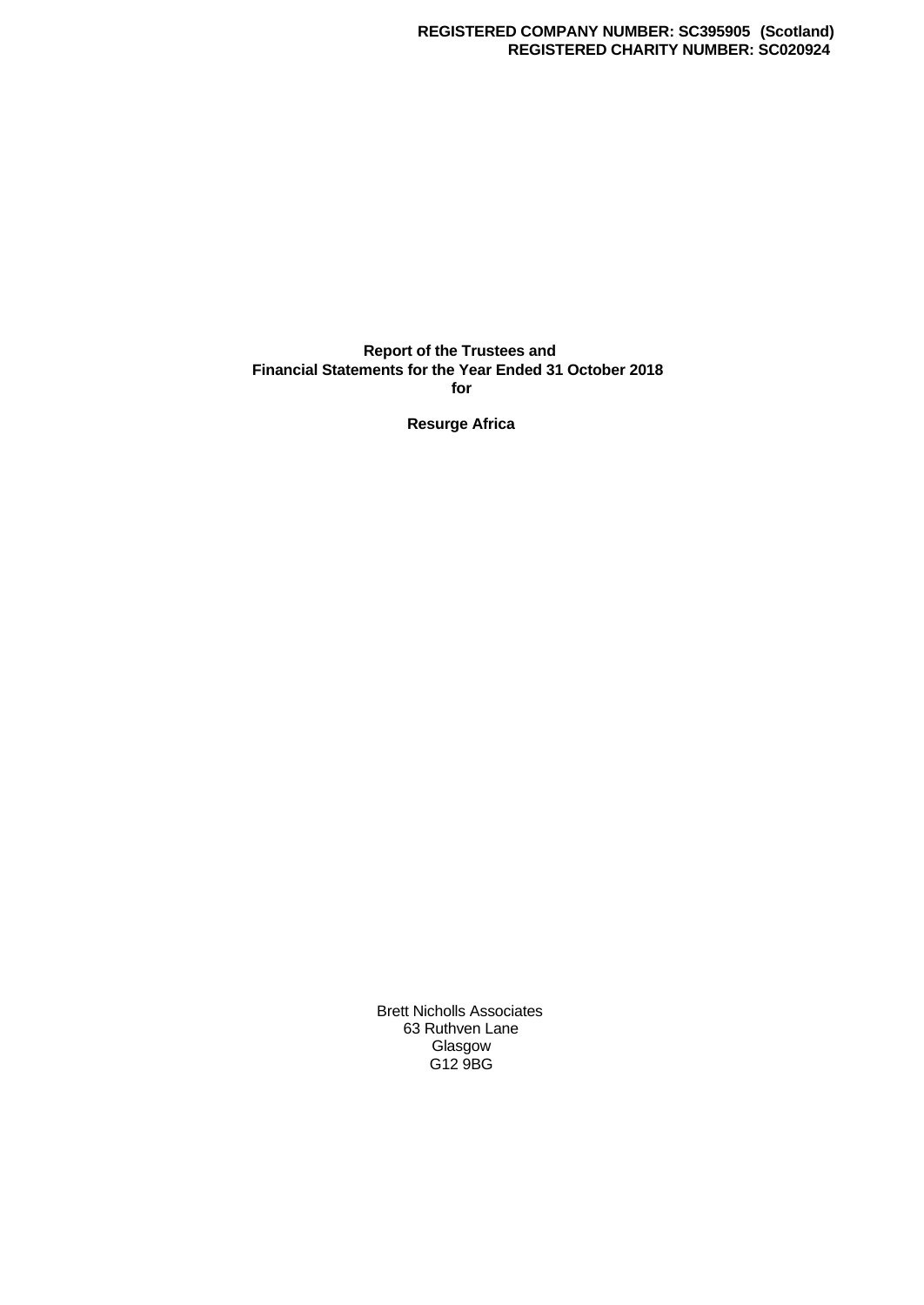**Contents of the Financial Statements for the Year Ended 31 October 2018**

|                                          | Page     |  |
|------------------------------------------|----------|--|
| Reference and Administrative Details     | 1        |  |
| Chairman's Report                        | 2        |  |
| Report of the Trustees                   | 3 to 7   |  |
| Independent Examiner's Report            | 8        |  |
| <b>Statement of Financial Activities</b> | 9        |  |
| <b>Balance Sheet</b>                     | 10       |  |
| Notes to the Financial Statements        | 11 to 19 |  |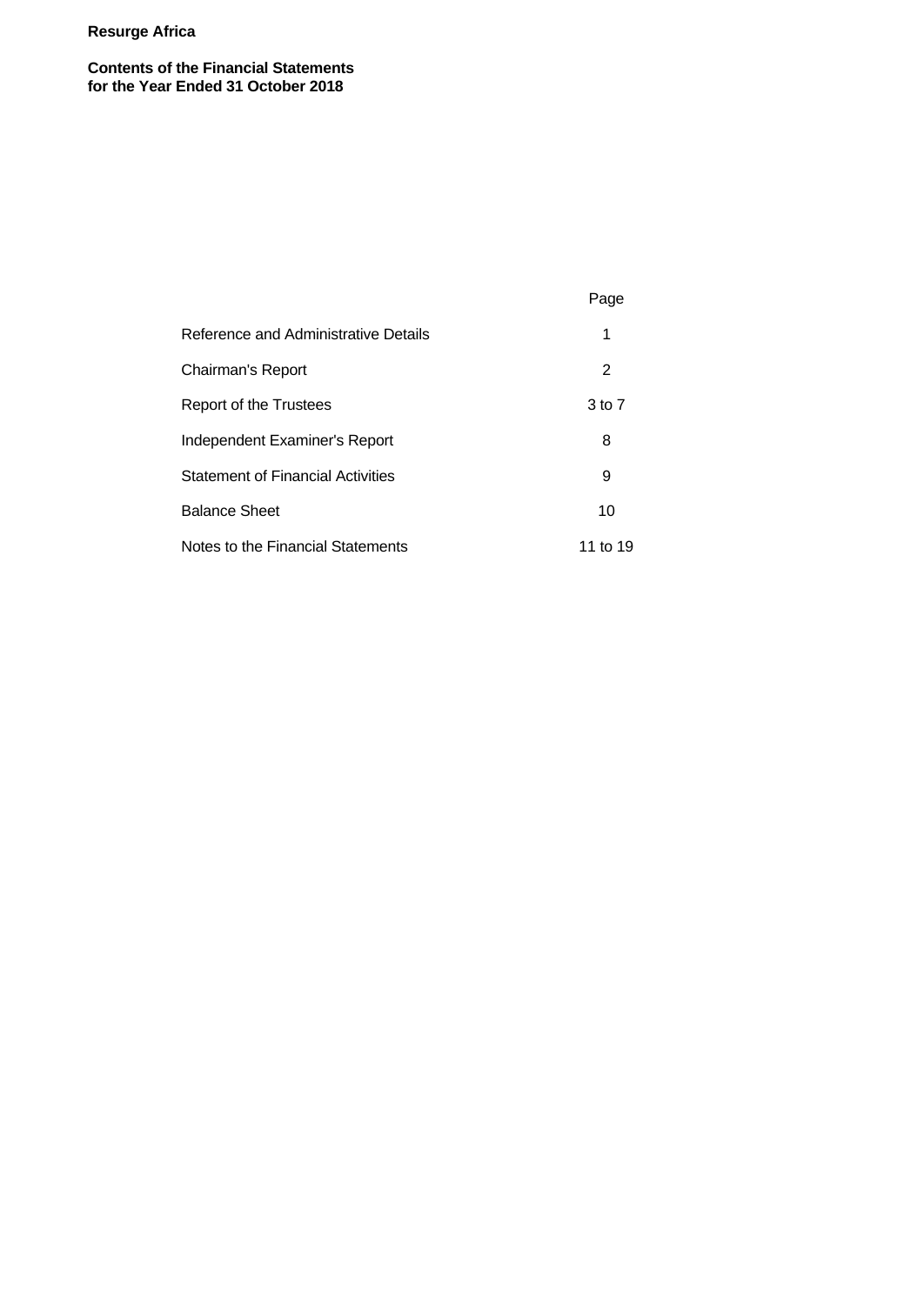# **Reference and Administrative Details for the Year Ended 31 October 2018**

| <b>TRUSTEES</b>             | Stephen Collier<br>Paul Drake FRCS<br>Stephen Hodgson (appointed 1.3.19)<br>Catherine Liao<br>Arthur McG Morris OBE FRCS<br><b>Albert Bedford Paintsil FRCS</b><br><b>Odhran Shelley FRCS</b><br>Margaret Strick<br>Patrick Turay<br>Stuart Watson (resigned 14.2.19)<br>Martyn HC Webster FRCS<br>Opoku Ware Ampomah<br><b>Robert Scott Brown</b> |
|-----------------------------|----------------------------------------------------------------------------------------------------------------------------------------------------------------------------------------------------------------------------------------------------------------------------------------------------------------------------------------------------|
| <b>REGISTERED OFFICE</b>    | 4a Liberator House<br>Prestwick International Airport<br>Prestwick<br>South Ayrshire<br>KA9 2PT                                                                                                                                                                                                                                                    |
| REGISTERED COMPANY NUMBER   | SC395905 (Scotland)                                                                                                                                                                                                                                                                                                                                |
| REGISTERED CHARITY NUMBER   | SC020924                                                                                                                                                                                                                                                                                                                                           |
| <b>INDEPENDENT EXAMINER</b> | <b>Brett Nicholls Associates</b><br>63 Ruthven Lane<br>Glasgow<br>G12 9BG                                                                                                                                                                                                                                                                          |
| <b>BANKERS</b>              | The Royal Bank of Scotland<br>23 Sauchiehall Street<br>Glasgow<br>G <sub>2</sub> 3AD                                                                                                                                                                                                                                                               |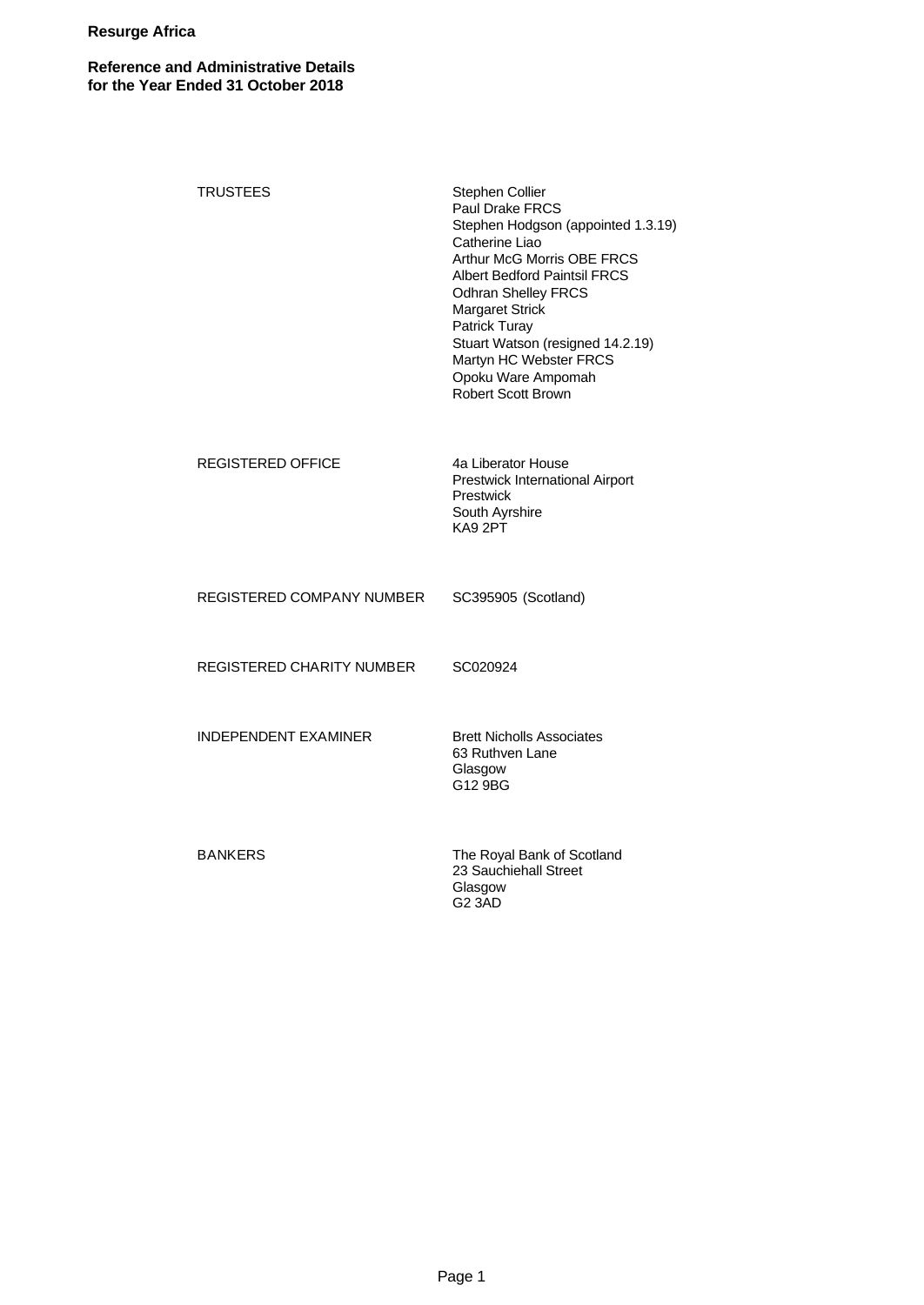# **Chairman's Report for the Year Ended 31 October 2018**

I would like to thank our Ghanaian Directors for hosting the 2018 ReSurge Africa Annual General Meeting. This represents a first for the charity and reflects the central role that our colleagues in Ghana have taken in delivering reconstructive care, and also in training others in reconstructive surgery.

I wish to thank all those who have supported the charity over the past year, our directors from Ghana and Sierra Leone, along with our other directors from the United Kingdom, Canada and the United States. The charity recognises the work and energy of many individuals and volunteer organisations, who continue to support our hared goal to develop Reconstructive plastic surgery services, in Ghana and Sierra Leone. I thank those individuals whose training we have supported, for their commitment to patient care. I especially thank Elizabeth Dell and Beverley Mannin Medine in our management team, for ensuring the smooth and efficient administration of the organisation. I thank too Martyn Webster and Arthur Morris for their stewardship and immense commitment to the Charity.

On behalf of our charity I extend sincere thanks to colleagues in other organisations; in particular members of the British Society for Surgery of the Hand (BSSH) who have led surgical teams, and extended a commitment to supporting training in Sierra Leone. I also thank Dr Sabapathy and his unit in Gangha Hospital Coimbatore, and the staff of Canniesburn Plastic Surgery unit in Glasgow, the Jersey Overseas Aid Commission and the Royal College of Surgeons and Physicians in Glasgow for their ongoing support.

...................................................................................

Odhran Shelley FRCS Date: ...<sup>19</sup> June 2019 ..........................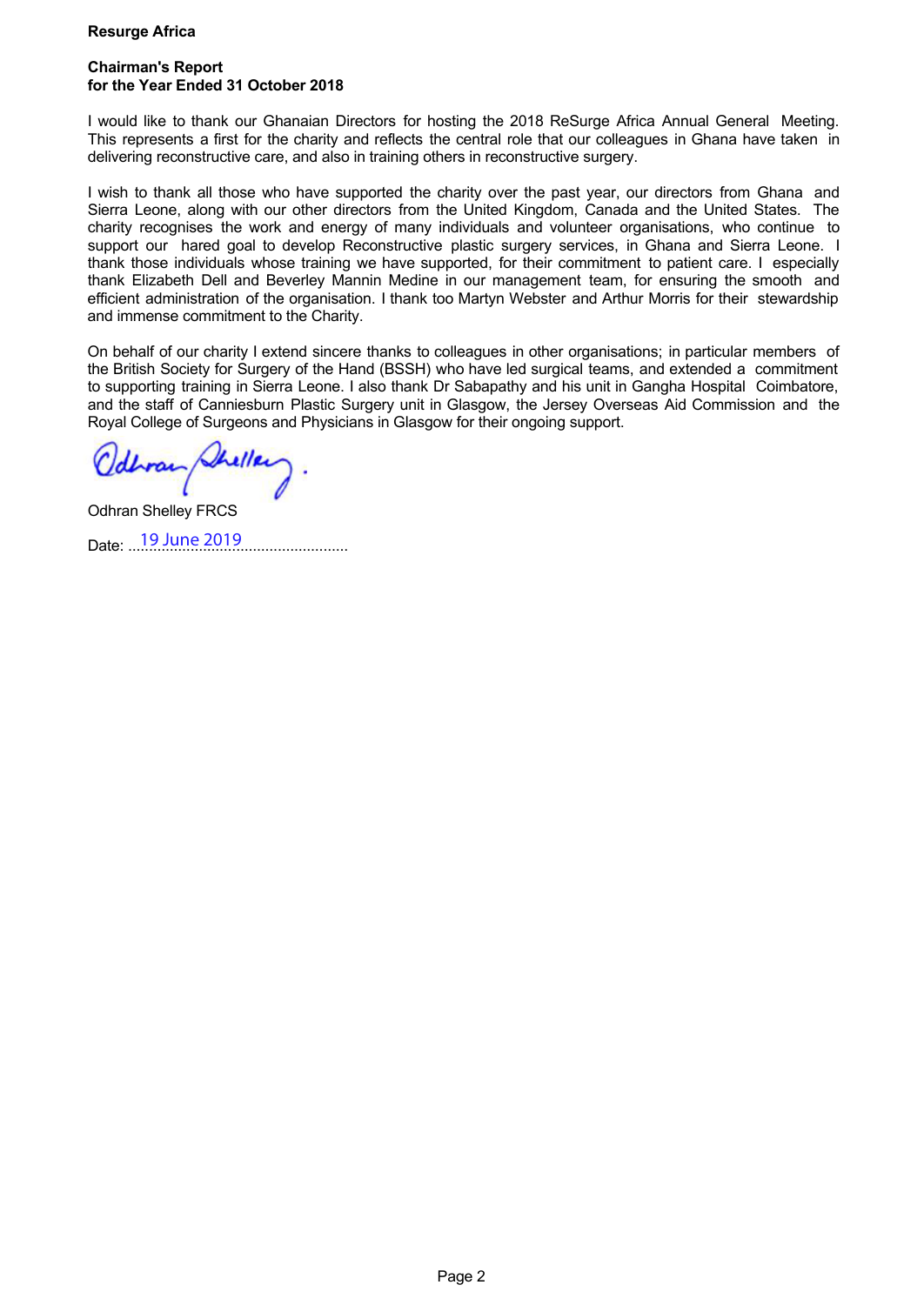# **Report of the Trustees for the Year Ended 31 October 2018**

The trustees who are also directors of the charity for the purposes of the Companies Act 2006, present their report with the financial statements of the charity for the year ended 31 October 2018. The trustees have adopted the provisions of Accounting and Reporting by Charities: Statement of Recommended Practice applicable to charities preparing their accounts in accordance with the Financial Reporting Standard applicable in the UK and Republic of Ireland (FRS 102) (effective 1 January 2015).

# **OBJECTIVES AND ACTIVITIES**

#### **Mission**

Establishment of a sustainable self sufficient reconstructive plastic surgery service in Africa.

### **Objectives**

To use the techniques of reconstructive plastic surgery to alleviate suffering caused by damage to bodies from fire, disease, trauma and birth defects.

To provide training that will enable the establishment of essential self-sustaining reconstructive surgery units in West Africa.

This involves training of African reconstructive surgeons, anaesthetists, nurses and therapists. It includes working in partnership with local authorities to ensure that these highly skilled trainees will be able to function within a supported unit - by providing or facilitating mentorship, clinical infrastructure, equipment and auxiliary support staff.

There have been no changes in the objectives since the last financial statements.

# **Background**

Resurge Africa was established in Scotland in 1992. On a visiting surgical mission to Ghana, surgeon Jack Mustarde rose to the challenge issued by the president of Ghana to address the critical absence of a reconstructive surgery service. Resurge Africa has successfully established West Africa's first Reconstructive Plastic Surgery and Burns service in Ghana. By intensively training African surgeons, anaesthetists, nurses and therapists and by providing premises and the necessary medical equipment, a self-sustaining, highly skilled service has developed to serve the people of Ghana.

Resurge Africa now consolidates this achievement through continuing to support postgraduate surgical trainees from Ghana through advanced fellowships at recognised international reconstructive surgery units.

In 2009 Resurge Africa extended its work to Sierra Leone, to build the country's first reconstructive surgery unit. A devastating civil war ended in 2002, leaving apocalyptic living conditions and minimal medical or training infrastructure. The successful surgical units in Ghana provided the model and also support for training of Sierra Leonean staff. This new long term project is a partnership with the Holy Spirit Hospital in Makeni and the Sierra Leonean Ministry of Health. In addition to an equipped unit, the Charity is training surgeons and ancillary staff in the techniques required to treat the conditions encountered locally.

In Sierra Leone reconstructive surgery operations have increase in 4 years from zero to 300 per annum thanks to the work of our voluntary medical missions. In future, and following the successful model in Ghana, all operations will be carried out by Sierra Leonean teams.

There are numerous excellent international charities which provide medical missions to West Africa. They fund teams which carry out vital surgery on patients who would otherwise have no hope of treatment. Resurge Africa is different in that our primary goal is the delivery of training. We enable the infrastructure for specialist surgical units, and invest in the long-term training of clinical staff to run these units. Training missions are used as part of setting up self-sustaining surgical units. These missions also treat many patients. Our real achievement is the lifelong contribution that a trained African surgeon will make to the lives of countless people over the span of their career. This is measured not only in transformed lives of patients, but in the leadership and inspiration that our trainees will provide to those who follow.

Our project will have succeeded when this Charity is no longer needed for the running of the reconstructive surgery units; when its trainees can provide the clinical expertise and the leadership to sustain their unit independent of our support. This self-sufficiency is even more powerfully expressed as that unit provides support to other regional centres. In this our project in Ghana has exceeded even the ambitious aims of the original founder.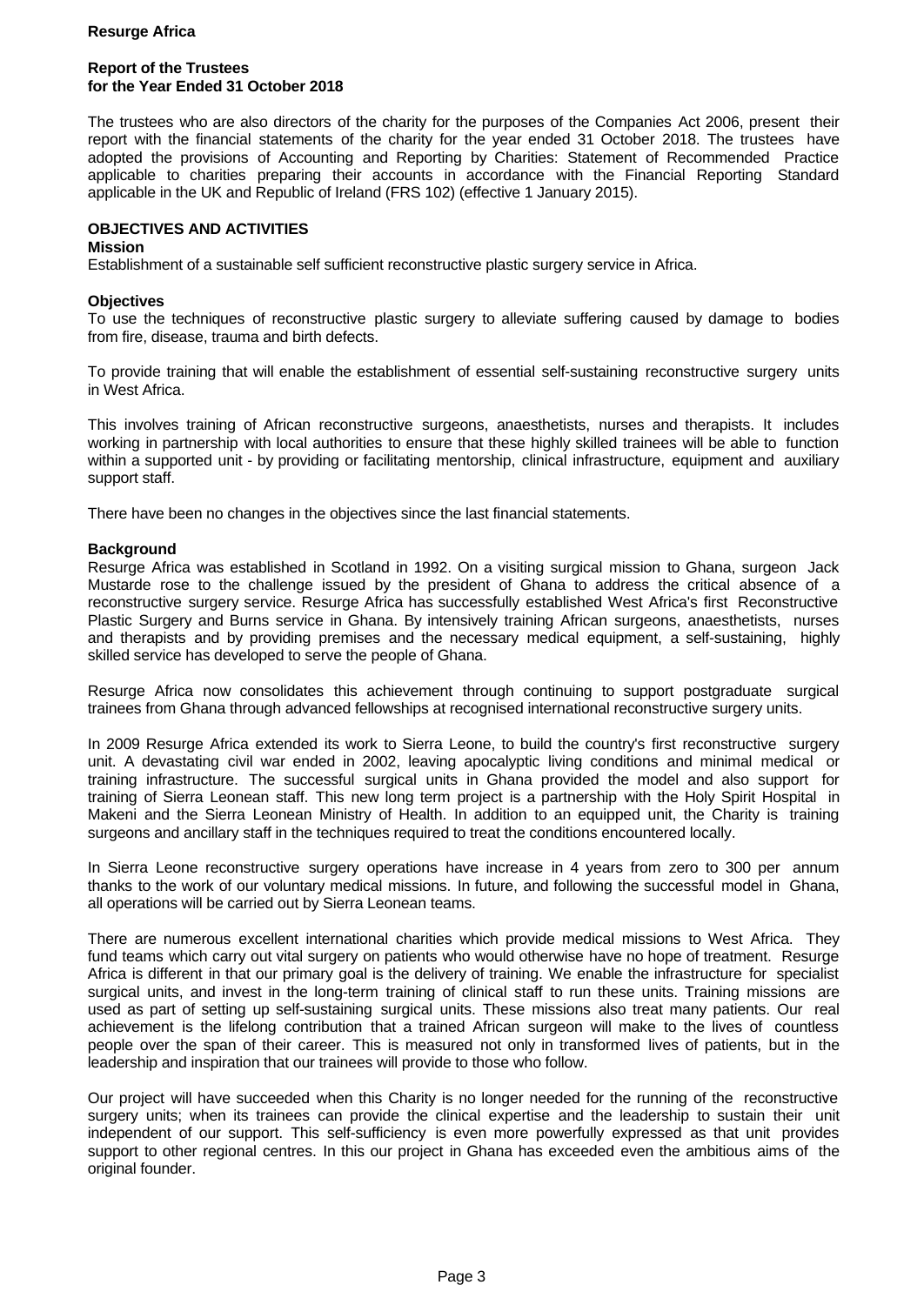# **Report of the Trustees for the Year Ended 31 October 2018**

# **OBJECTIVES AND ACTIVITIES**

#### **Beneficiaries in West Africa**

Patients: Reconstructive surgery treats the often life-threatening physical damage caused to bodies by burns, accidents, cancers, tropical ulcers, conflict and genetic diseases; damage that leads to disability, deformity, marginalisation and death.

Medical staff: By increasing the numbers and skills of African surgeons, anaesthetists, nurses and therapists, more patients can be treated each year, better recovery and rehabilitation attained, waiting lists reduced, better outreach services developed and more African to African training carried out. All personnel trained over the years in Scotland and Africa by Resurge Africa remain in their countries, employed by their health services.

# **ACHIEVEMENT AND PERFORMANCE**

#### **Supporting training and trainees**

ReSurge Africa continues to advance reconstructive plastic surgery services by supporting the training of individuals from Ghana and Sierra Leone. This is provided locally and in partnership, between Ghana, Sierra Leone, India and the United Kingdom. Ghana plays a central role delivering education and providing training for nurses, surgeons and therapists.

We are delighted to have a ReSurge volunteer established at the HSH Makeni, and are very grateful for the dedication and work of Dickya Labicane in advancing education and best practice in Makeni. We also thank Gaelle Smith for her work as a physiotherapist at HSH.

The trip to Sierra Leone led by Ghanaian surgeon Edem Anyigba, along with anaesthetic trainee Mohammed Kargbo and surgical trainee Abdulai Jalloh was a success and the leadership and specialist care from both Ghanaian and Sierra Leoneans represented a further milestone for our charity.

I would like to thank all of those who support and mentor those individuals, including Opoku Ampomah and Albert Paintsil, Catherine Liao, Patrick Turay, Stuart Watson and Margaret Strick. We recognise the challenges associated with the training process. Reports from trainees provide useful insight to individuals' strengths and needs for support and better allow us to target training.

#### **Sierra Leone**

This year in Sierra Leone we met the Head of the College of Medicine and Allied Health Specialties. (COMAHS). We received support to have the Holy Spirit Hospital in Makeni recognised as a training hospital for the Medical School. We also met the Director of the Connaught Hospital group who similarly committed to a relationship with the charity, and welcomed our support of modules in Reconstructive surgery as a part of the newly set up surgical training scheme.

We also met with representatives of anaesthesia, and agreed, along with our director Robert Scott Brown to lend support to the anaesthetic training programme in Sierra Leone. This will ensure that patient safety and safe anaesthesia are central to our care model. These areas will be led by our sister charity Surg and Restore, who have now undertaken to fund physician anaesthetist training.

It is increasingly important to record activity, to capture accurate and reliable information on our projects. We encourage good data collection on patient outcomes as a central element in good practice.

Doing so will allow us to better define the quantity of cases, complexities of problems, and outcome, so that we recognise those areas which require further investment of time, training, and resources. This will provide an instrument which will guide us on training requirements, and scholarship opportunities, and allow us to better engage with funding partners. We plan to work closely with our partners in Sierra Leone, and InterBurns to educate and determine the need for burn care and in Sierra Leone. Working with the BSSH we hope to determine the incidence and effect of upper limb injuries in Sierra Leone.

The Educational Centre at the Holy Spirit Hospital (HSH) Makeni is now used regularly for educational purposes. We are grateful to all of those who have been involved ensuring that the facility, and its computer network is operational.

Significant work has been undertaken to build theatre and burn unit facilities in Makeni. These will need further investment to provide necessary theatre and burn care facilities. We identified the need to develop Oxygen plant facilities in Makeni, and have met with a local contractor who has designed and costed these plant facilities. Reliable Oxygen supply is vital to safe anaesthesia, and patient care, and we hope to achieve funding for this project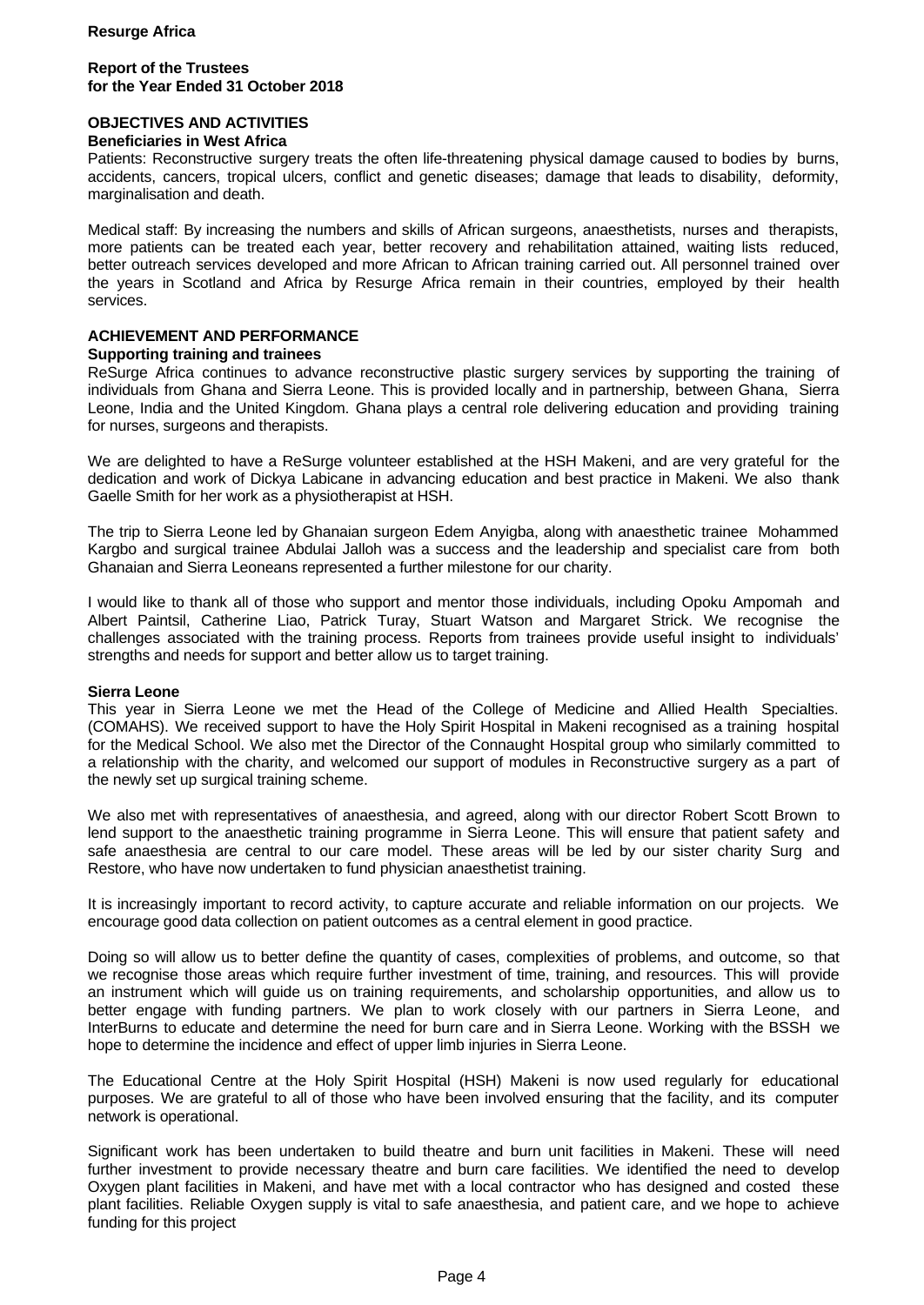# **Report of the Trustees for the Year Ended 31 October 2018**

# **ACHIEVEMENT AND PERFORMANCE**

#### **Ghana**

We recognise the central role that Ghana plays in the Charity, and the unit in Korle Bu has already established itself as a centre which delivers advanced surgical care, including reconstructive microsurgery. I am pleased that the vision we spoke of at our AGM in 2017 has been realised, with new surgical microscopes and equipment at Korle Bu Hospital. We hope that this will allow the establishment of a full microsurgical training facility in the future. This facility will add greatly to the training opportunities in Ghana, and link with other courses providing training in soft tissue reconstruction. We thank our Ghanaian colleagues for teaching and training future surgeons, anaesthetists, nurses, specialist nurses, therapists and health support workers. We are committed to supporting Ghana as a centre of excellence, and a hub for training.

# **FINANCIAL REVIEW**

# **Results**

In the year to 31 October 2018 the charity made a surplus of £17,932 (2017: deficit of -£110,678).

At balance date, reserves stood at £418,241 (2017: £400,309) with £349,587 of these being unrestricted (2017: £370,177).

# **Principal funding sources**

The charity continued to secure funds to meet its objectives in the form of donations, both large and small, from many kind donors. The Trustees would like to express their thanks and gratitude to all those individuals, trusts and organisations that have contributed either in cash or in kind to the charity.

#### **Investments**

The Patients' Assistance Fund decreased from £191,903 as at 1st November 2017 to £187,553 as at 31st October 2018. There were unrealised losses of -£4,350 attributable to an decrease in the value of listed shares.

#### **Reserves policy**

The trustees have examined the charity's requirements for reserves in light of the main risks to the organisation. It has established a policy whereby the unrestricted funds not committed should be approximately nine months of the expenditure. The reserves are needed to meet the working capital requirements of the charity and the trustees are confident that at this level they would be able to continue the current activities of the charity.

#### **Restatement**

In the course of the independent examination, it was discovered that some funds were incorrectly represented as restricted funds in the 2016/17 accounts, and so they have been restated. Further detail is provided in Note 11.

#### **Free services**

The charity is grateful to its skilled volunteers for the time they dedicate to training medical staff in West Africa, and to the hospitals and suppliers who donate surplus equipment for the African hospitals.

|                                                                     | 2018    | 2017    |
|---------------------------------------------------------------------|---------|---------|
| Voluntary plastic surgery services and voluntary nursing activities | 97.500  | 163.100 |
| Donated medical equipment and supplies, estimated value             | 27.700  | 27.284  |
|                                                                     | 125.200 | 190.384 |
|                                                                     |         |         |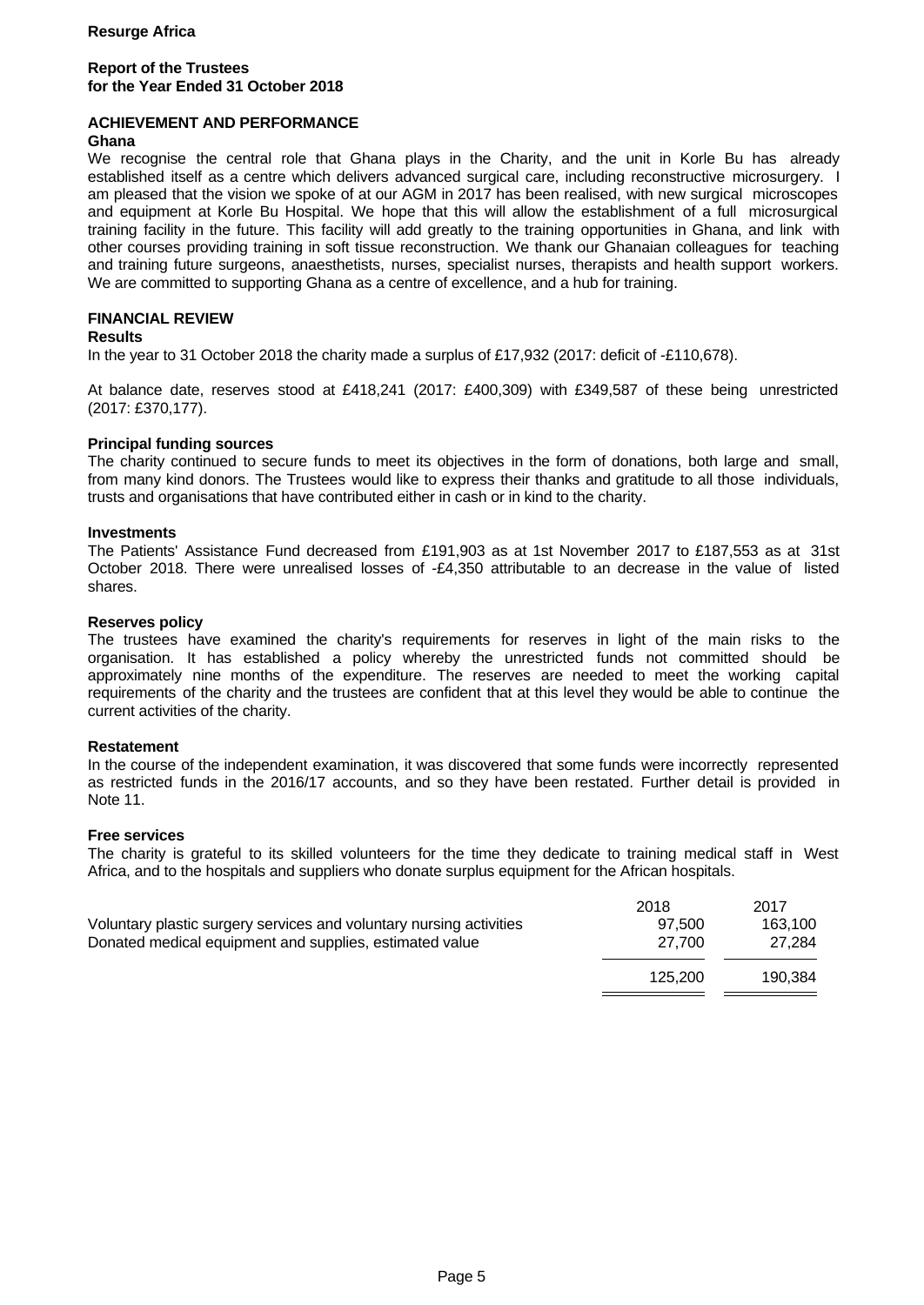## **Report of the Trustees for the Year Ended 31 October 2018**

# **FUTURE PLANS**

#### **Determining need**

We have initiated new partnerships in the past year, and strengthened others. By forging a coalition of individuals and organisations interested and committed to training we hope to better deliver our goals. Good data will be key to our success. It is increasingly important to record activity, to capture accurate and reliable information on our projects. We must encourage good data on patient outcomes as a central element in good practice.

We must do this so that we can better define the quantity of work load, complexities of problems, and outcome, so that we recognise those areas which require further investment of time, training and resources. This may also be useful as an instrument which will guide us on tailoring individuals training requirements, and scholarship opportunities, as well as potentially interested funding partners.

#### **Facilities and Equipment**

We are delighted that new burn unit facilities are available in Korle Bu Hospital. We recognise that as increasingly complex work is performed that microsurgical training facilities would enhance learning opportunities locally. We thank our Ghanaian colleagues for teaching and training future surgeons, nurses and nurse anaesthetist.

The Educational Centre at the Holy Spirit Hospital (HSH) Makeni is now used regularly for educational purposes. We are very grateful to Paul Drake and Eddie Carberry who visited Makeni this year to build the computer lab. The sterile services and laundry facility are also working well.

#### **Health of the Charity**

The financial health of the Charity is sound but this needs the constant attention of all involved to ensure that we can avail of all funding opportunities. We have also been offered a significant sterilising plant which may enhance existing facilities in Makeni or elsewhere.

#### **Growth for the future**

We are fortunate to have so many people involved with our charity who share our vision and are passionate and committed to our goals of developing reconstructive surgery in west Africa.

The idea for a reconstructive surgery service, was an acorn planted in Ghana. This small acorn has become a strong Oak.

We hope that our mission to develop sustainable reconstructive surgery services will continue to flourish in the years ahead both in Ghana and Sierra Leone.

# **STRUCTURE, GOVERNANCE AND MANAGEMENT**

#### **Governing document**

The charity is registered as a limited company and is governed by its Memorandum and Articles of Association and its constitution.

#### **Charity structures and future**

We are fortunate to have so many people involved with our charity who share our vision and are passionate and committed to our goals. As the Charity takes on supervision of an increasing number of trainees and opportunities, we must recognise the workload associated with delivering our responsibilities. To this end we need to consider developing an executive structure to better facilitate delivery of our activities.

ReSurge Africa will continue to work on collaborative projects in areas of shared strategic development, and with our colleagues who supervise trainees, to ensure that goals are achieved in a sustained manner.

We will continue to focus on developing reconstructive surgery in West Africa, recognising that those individuals we train, will become the carers, trainers, and health care leaders of the future.

#### **Recruitment and appointment of new trustees**

Appointment of directors is governed by the Constitution of the Charity.

The trustees are authorised to appoint new committee members to fill vacancies arising through resignation or death of an existing committee member.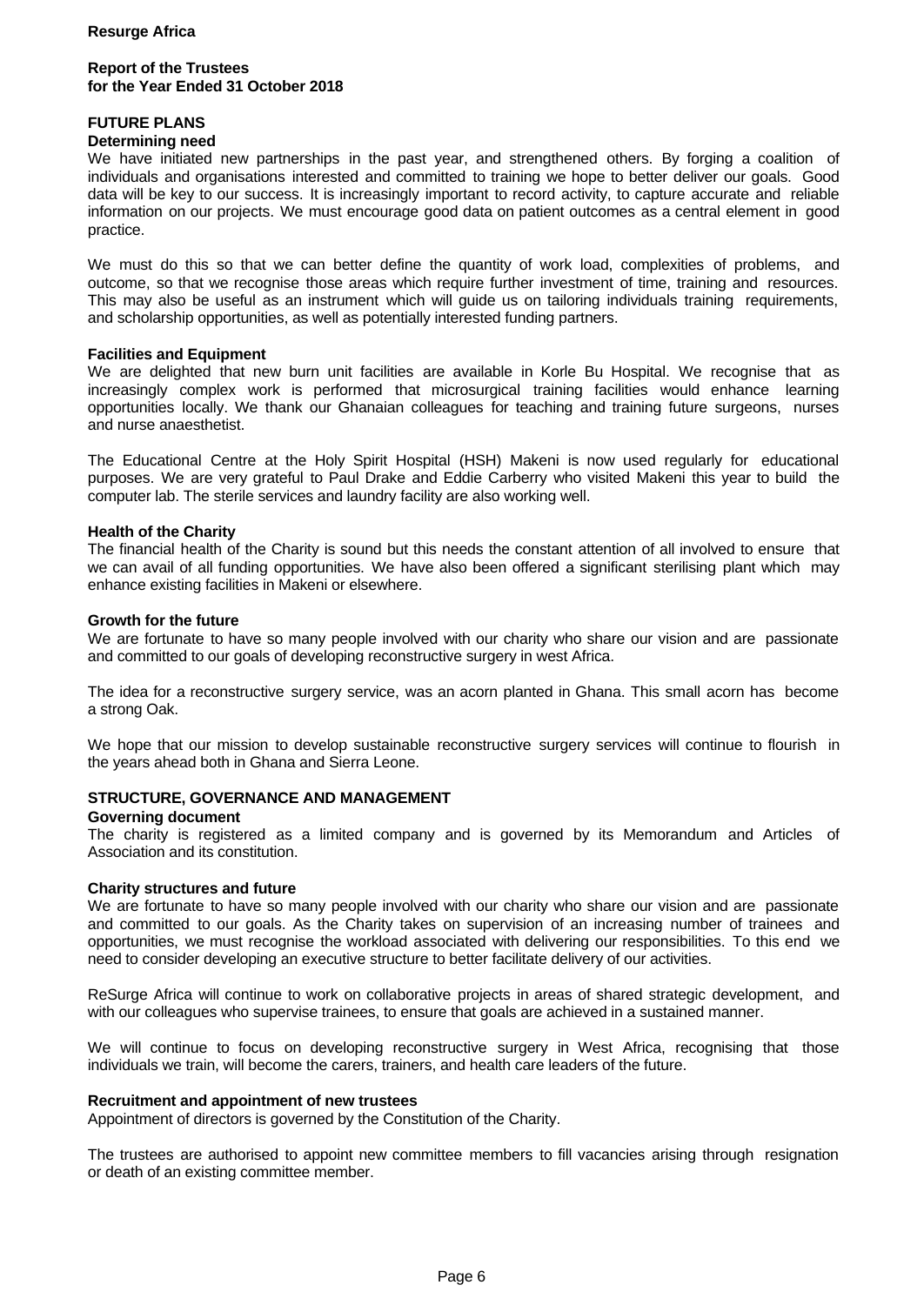### **Report of the Trustees for the Year Ended 31 October 2018**

# **STRUCTURE, GOVERNANCE AND MANAGEMENT**

#### **Organisational structure**

The charity is managed by the Committee who meet on an annual basis to discuss the work of the charity and any future developments. Day to day management of the charity is undertaken by the manager, working with the fundraiser / administrator, and reporting regularly to the trustees and the Chairman according to the project needs.

#### **Induction and training of new trustees**

Most trustees are already familiar with the practical work of the Charity.

#### **Key management remuneration**

In the opinion of the trustees the only member of key management is the charity manager. In 2018 the total employer costs relating to this post was £14,400 (2017: £14,400).

Approved by order of the board of trustees on ............................................. and signed on its behalf by: 19 June 2019

heller Urrai .............................................

Odhran Shelley FRCS - Trustee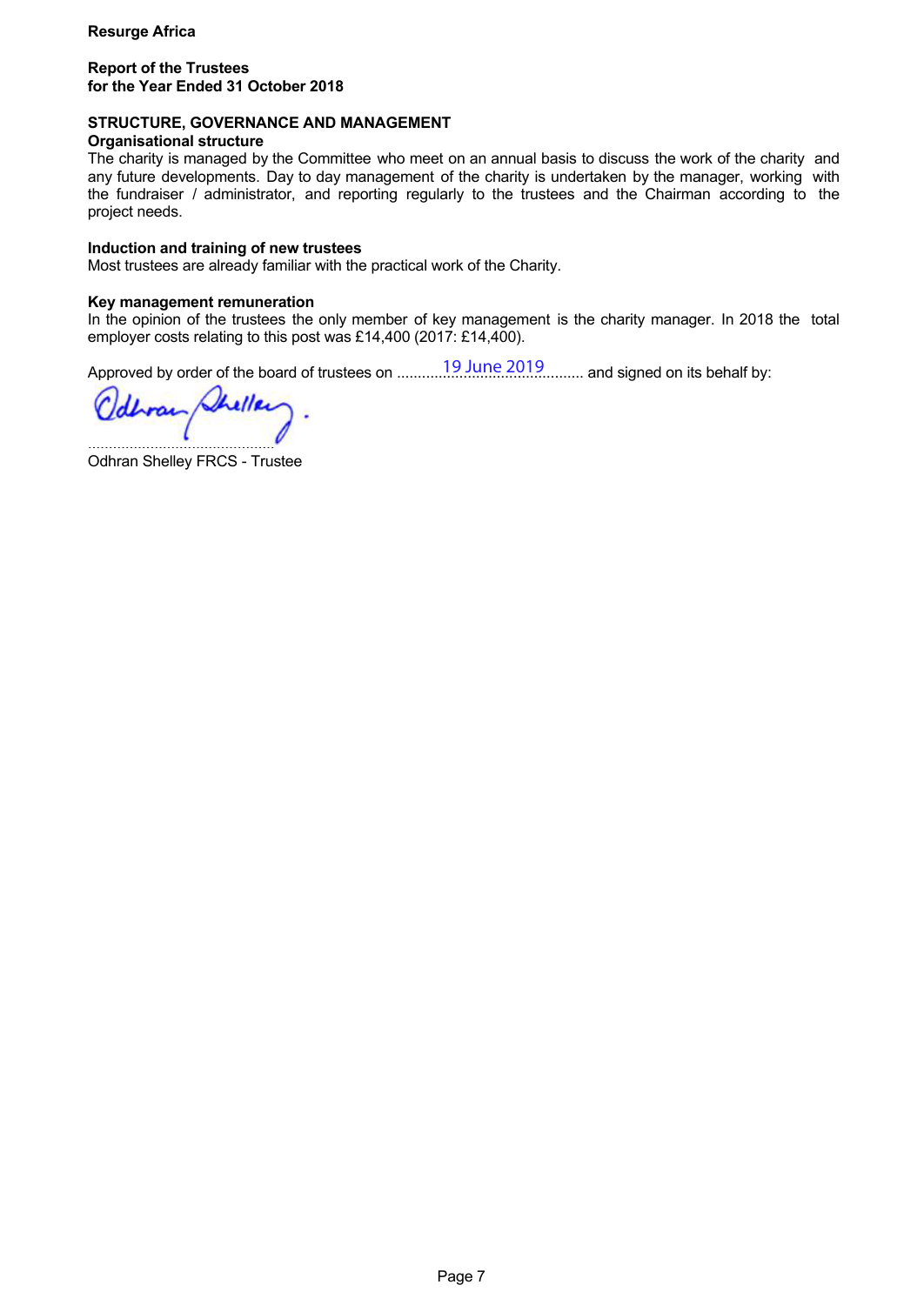#### **Independent Examiner's Report to the Trustees of Resurge Africa**

I report on the accounts for the year ended 31 October 2018 set out on pages nine to nineteen.

# **Respective responsibilities of trustees and examiner**

The charity's trustees are responsible for the preparation of the accounts in accordance with the terms of the Charities and Trustee Investment(Scotland) Act 2005 and the Charities Accounts (Scotland) Regulations 2006 (as amended). The charity's trustees consider that the audit requirement of Regulation 10(1)(a) to (c) of the Accounts Regulations does not apply. It is my responsibility to examine the accounts as required under Section 44(1)(c) of the Act and to state whether particular matters have come to my attention.

# **Basis of the independent examiner's report**

My examination was carried out in accordance with Regulation 11 of the Charities Accounts (Scotland) Regulations 2006 (as amended). An examination includes a review of the accounting records kept by the charity and a comparison of the accounts presented with those records. It also includes consideration of any unusual items or disclosures in the accounts, and seeking explanations from you as trustees concerning any such matters. The procedures undertaken do not provide all the evidence that would be required in an audit, and consequently I do not express an audit opinion on the view given by the accounts.

# **Independent examiner's statement**

In the course of my examination, no matter has come to my attention:

- (1) which gives me reasonable cause to believe that, in any material respect, the requirements
	- to keep accounting records in accordance with Section 44(1)(a) of the 2005 Act and Regulation 4 of the 2006 Accounts Regulations; and
	- to prepare accounts which accord with the accounting records and to comply with Regulation 8 of the 2006 Accounts Regulations

have not been met; or

(2) to which, in my opinion, attention should be drawn in order to enable a proper understanding of the accounts to be reached.

Brett Nicholls CA (NZ) FCIE Association of Charity Independent Examiners Brett Nicholls Associates 63 Ruthven Lane Glasgow G12 9BG

Date: .............................................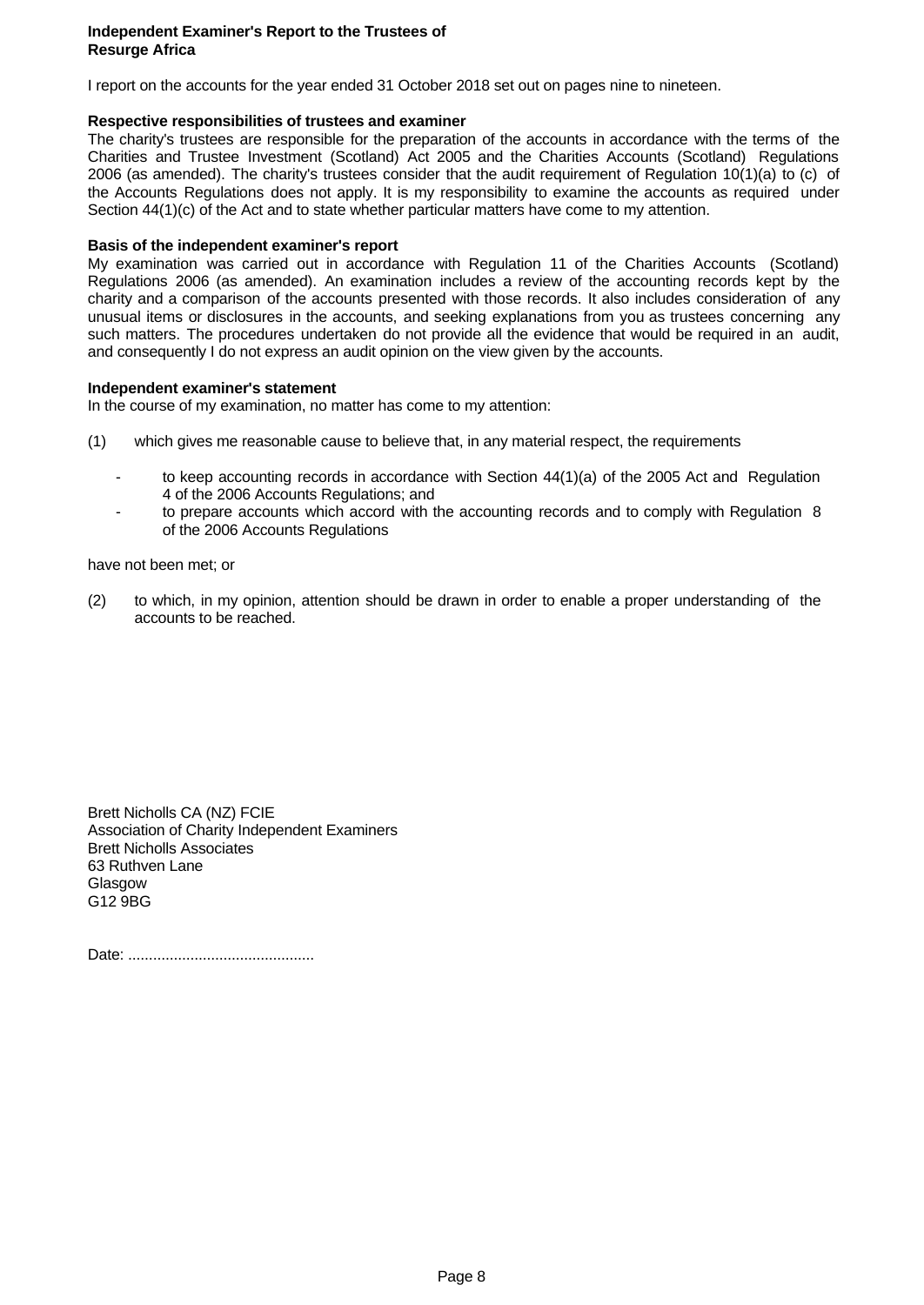# **Statement of Financial Activities for the Year Ended 31 October 2018**

|                                                             |                | <b>Unrestricted</b><br>funds | <b>Restricted</b><br>funds | 2018<br><b>Total</b><br>funds | 2017<br><b>Total</b><br>funds<br>as restated |
|-------------------------------------------------------------|----------------|------------------------------|----------------------------|-------------------------------|----------------------------------------------|
|                                                             | <b>Notes</b>   | £                            | £                          | £                             | £                                            |
| <b>INCOME AND ENDOWMENTS FROM</b><br>Donations and legacies | $\overline{2}$ | 144,706                      | 127,151                    | 271,857                       | 218,512                                      |
| Investment income                                           | 3              | 20                           |                            | 20                            | 3                                            |
| <b>Total</b>                                                |                | 144,726                      | 127,151                    | 271,877                       | 218,515                                      |
| <b>EXPENDITURE ON</b><br><b>Charitable activities</b>       | 4              |                              |                            |                               |                                              |
| Establishment of medical services in Africa                 |                | 43,826                       | 80,569                     | 124,395                       | 155,312                                      |
| Other                                                       | 6              | 125,200                      | $\overline{\phantom{a}}$   | 125,200                       | 190,384                                      |
| <b>Total</b>                                                |                | 169,026                      | 80,569                     | 249,595                       | 345,696                                      |
| Net gains/(losses) on investments                           |                | (4,350)                      |                            | (4, 350)                      | 16,503                                       |
| <b>NET INCOME/(EXPENDITURE)</b>                             |                | (28, 650)                    | 46,582                     | 17,932                        | (110, 678)                                   |
| <b>Transfers between funds</b>                              | 16             | 8,060                        | (8,060)                    |                               |                                              |
| Net movement in funds                                       |                | (20, 590)                    | 38,522                     | 17,932                        | (110, 678)                                   |
| <b>RECONCILIATION OF FUNDS</b>                              |                |                              |                            |                               |                                              |
| <b>Total funds brought forward</b>                          |                | 370,177                      | 30,132                     | 400,309                       | 510,987                                      |
| <b>TOTAL FUNDS CARRIED FORWARD</b>                          |                | 349,587                      | 68,654                     | 418,241                       | 400,309                                      |
|                                                             |                |                              |                            |                               |                                              |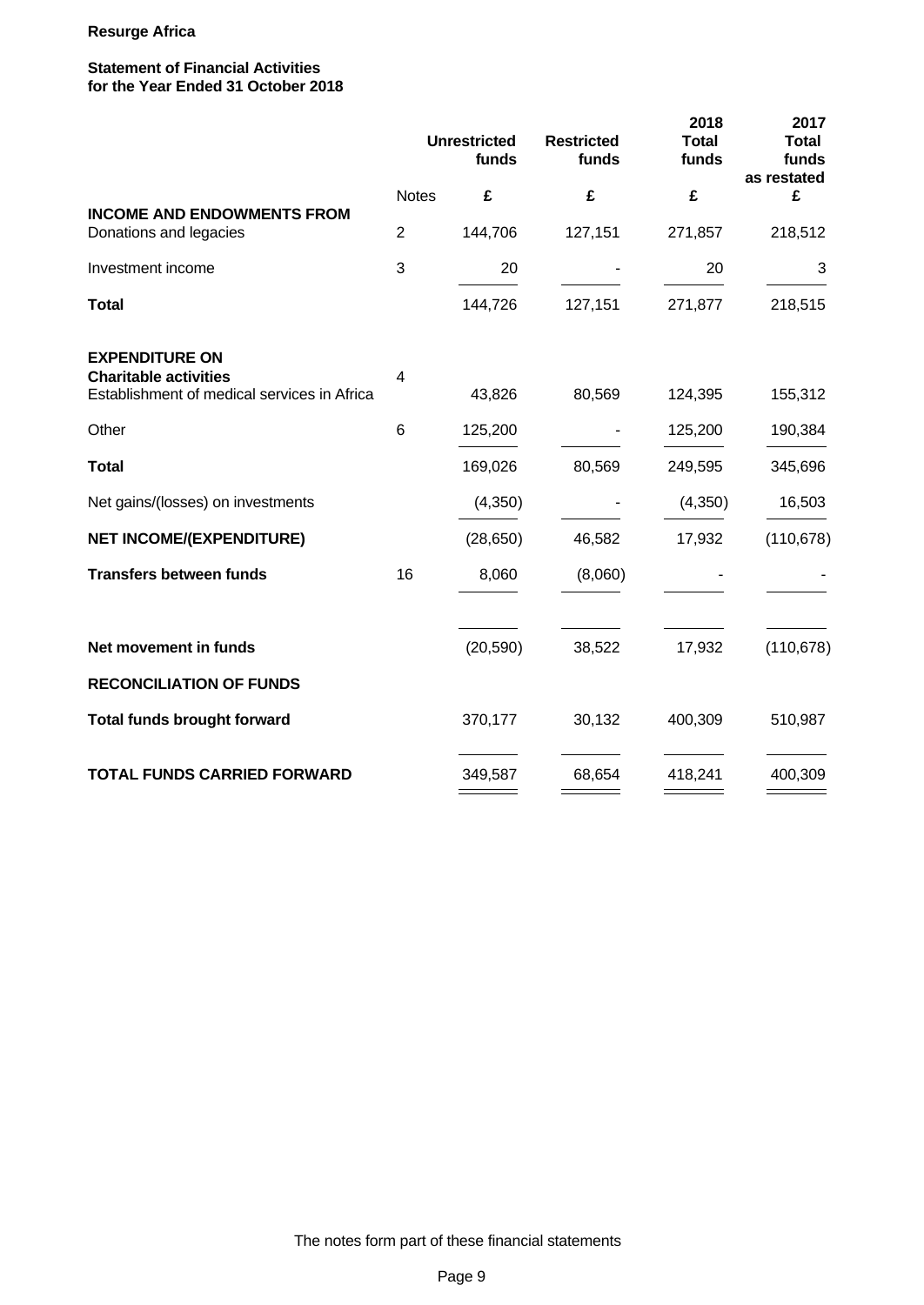**Balance Sheet At 31 October 2018**

|                                     |              | 2018    | 2017             |
|-------------------------------------|--------------|---------|------------------|
|                                     | <b>Notes</b> | £       | as restated<br>£ |
| <b>FIXED ASSETS</b>                 |              |         |                  |
| Tangible assets                     | 12           | 445     | 891              |
| Investments                         | 13           | 187,553 | 191,903          |
|                                     |              | 187,998 | 192,794          |
| <b>CURRENT ASSETS</b>               |              |         |                  |
| Cash at bank                        |              | 234,162 | 210,035          |
| <b>CREDITORS</b>                    |              |         |                  |
| Amounts falling due within one year | 14           | (3,919) | (2,520)          |
| <b>NET CURRENT ASSETS</b>           |              | 230,243 | 207,515          |
| TOTAL ASSETS LESS CURRENT           |              |         |                  |
| <b>LIABILITIES</b>                  |              | 418,241 | 400,309          |
| <b>NET ASSETS</b>                   |              | 418,241 | 400,309          |
|                                     |              |         |                  |
| <b>FUNDS</b>                        | 16           |         |                  |
| Unrestricted funds                  |              | 349,587 | 370,177          |
| <b>Restricted funds</b>             |              | 68,654  | 30,132           |
| <b>TOTAL FUNDS</b>                  |              | 418,241 | 400,309          |

The charitable company is entitled to exemption from audit under Section 477 of the Companies Act 2006 for the year ended 31 October 2018.

The members have not required the company to obtain an audit of its financial statements for the year ended 31 October 2018 in accordance with Section 476 of the Companies Act 2006.

The trustees acknowledge their responsibilities for

- (a) ensuring that the charitable company keeps accounting records that comply with Sections 386 and 387 of the Companies Act 2006 and
- (b) preparing financial statements which give a true and fair view of the state of affairs of the charitable company as at the end of each financial year and of its surplus or deficit for each financial year in accordance with the requirements of Sections 394 and 395 and which otherwise comply with the requirements of the Companies Act 2006 relating to financial statements, so far as applicable to the charitable company.

These financial statements have been prepared in accordance with the special provisions of Part 15 of the Companies Act 2006 relating to charitable small companies.

The financial statements were approved by the Board of Trustees on ............................................. and were signed on its behalf by: 19 June 2019

.............................................

Odhran Shelley FRCS-Trustee

The notes form part of these financial statements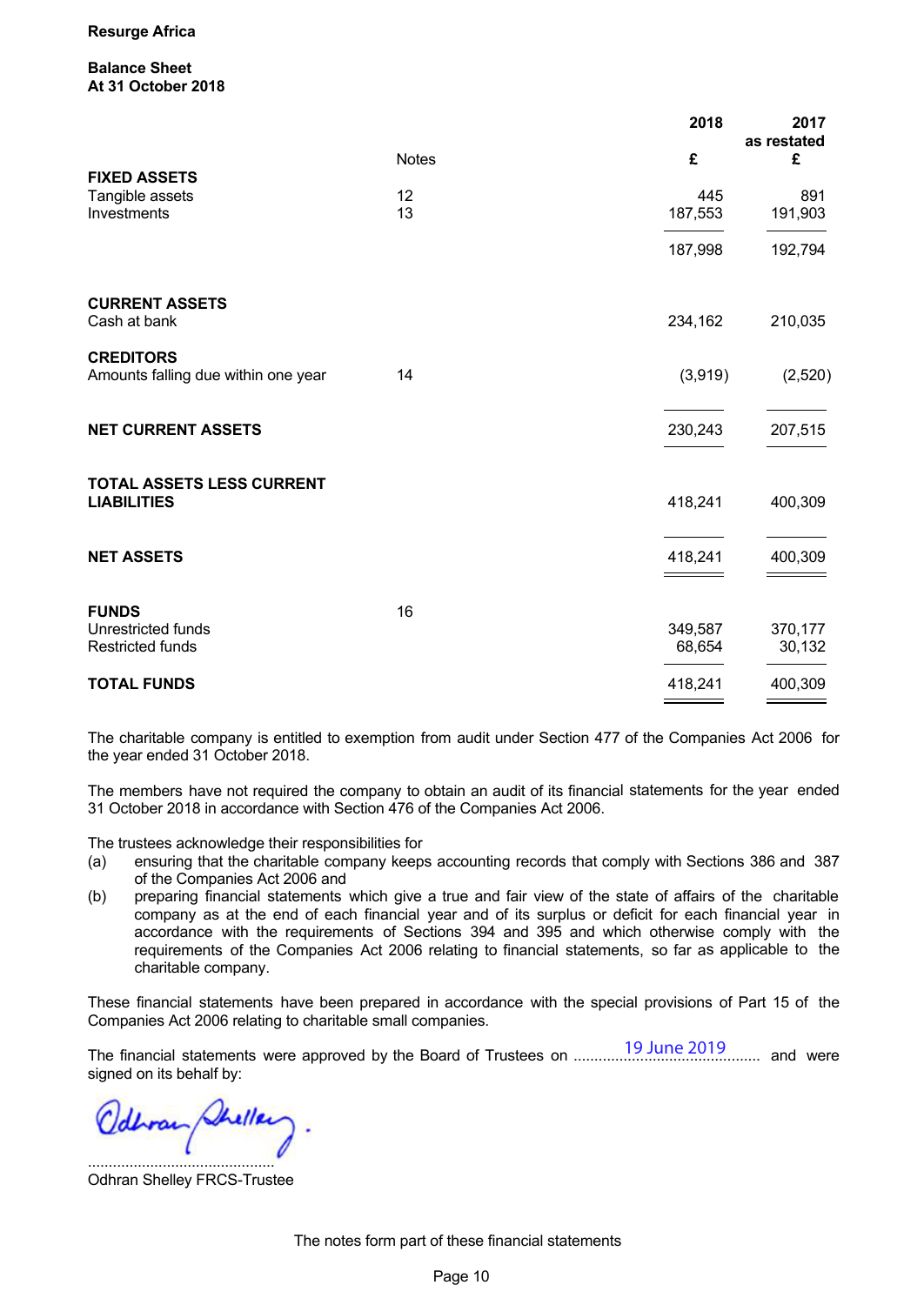# **Notes to the Financial Statements for the Year Ended 31 October 2018**

# **1. ACCOUNTING POLICIES**

#### **Basis of preparing the financial statements**

The financial statements of the charitable company, which is a public benefit entity under FRS 102, have been prepared in accordance with the Charities SORP (FRS 102) 'Accounting and Reporting by Charities: Statement of Recommended Practice applicable to charities preparing their accounts in accordance with the Financial Reporting Standard applicable in the UK and Republic of Ireland (FRS 102) (effective 1 January 2015)', Financial Reporting Standard 102 'The Financial Reporting Standard applicable in the UK and Republic of Ireland' and the Companies Act 2006. The financial statements have been prepared under the historical cost convention with the exception of investments which are included at market value, as modified by the revaluation of certain assets.

#### **Income**

All income is recognised in the Statement of Financial Activities once the charity has entitlement to the funds, it is probable that the income will be received and the amount can be measured reliably.

# **Expenditure**

Liabilities are recognised as expenditure as soon as there is a legal or constructive obligation committing the charity to that expenditure, it is probable that a transfer of economic benefits will be required in settlement and the amount of the obligation can be measured reliably. Expenditure is accounted for on an accruals basis and has been classified under headings that aggregate all cost related to the category. Where costs cannot be directly attributed to particular headings they have been allocated to activities on a basis consistent with the use of resources.

# **Tangible fixed assets**

Depreciation is provided at the following annual rates in order to write off each asset over its estimated useful life.

Computer Equipment - 25% on cost

# **Taxation**

The charity is exempt from corporation tax on its charitable activities.

#### **Funds**

Funds are classified either as restricted funds or unrestricted funds, defined as follows:

- Restricted funds can only be used for particular restricted purposes within the objects of the charity. Restrictions arise when specified by the donor or when funds are raised for particular restricted purposes.

- Unrestricted funds are expendable at the discretion of the trustees in furtherance of the objects of the charity.

#### **Investments**

Investments are shown in the balance sheet at their market value.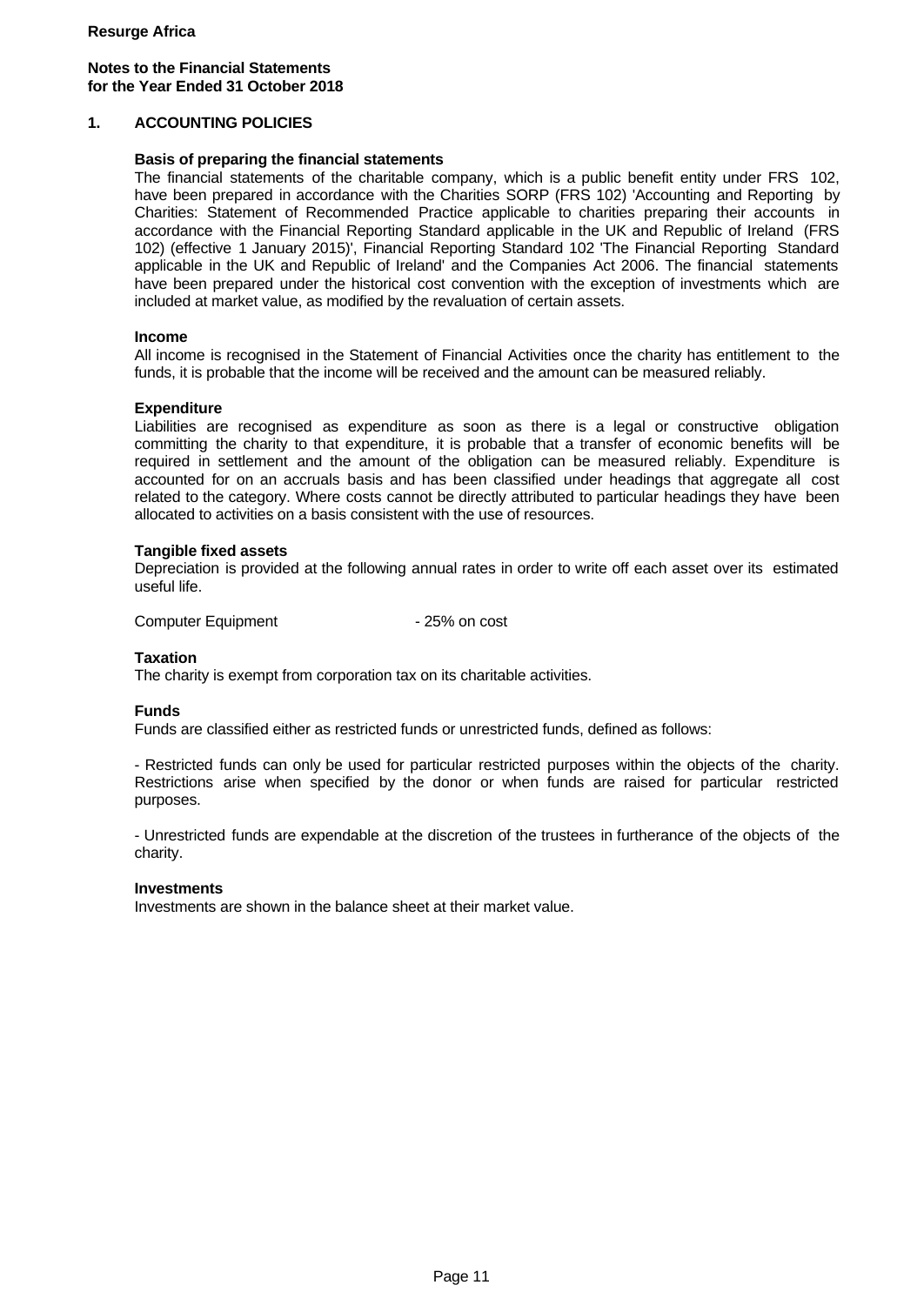#### **Notes to the Financial Statements - continued for the Year Ended 31 October 2018**

# **2. DONATIONS AND LEGACIES**

|                                | 2018    | 2017        |  |
|--------------------------------|---------|-------------|--|
|                                |         | as restated |  |
|                                | £       | £           |  |
| <b>Donations</b>               | 6,110   |             |  |
| Gift aid                       | 1,271   | 1,582       |  |
| Grants                         | 135,731 |             |  |
| Donations (monetary)           |         | 26,546      |  |
| Donations (medical equipment)  | 27,700  | 27,284      |  |
| Donations (volunteer services) | 97,500  | 163,100     |  |
| Donations for Physio           | 350     |             |  |
| Donations for Ghana training   | 2,920   |             |  |
| Bank compensation              | 275     |             |  |
|                                | 271,857 | 218,512     |  |
|                                |         |             |  |
|                                |         |             |  |

Grants received, included in the above, are as follows:

|                                  | 2018    | 2017        |
|----------------------------------|---------|-------------|
|                                  |         | as restated |
|                                  |         | £           |
| Bryan Guiness Charitable Trust   | 4,000   |             |
| Gibson Graham Charitable Trust   | 500     |             |
| Kirby Lang Charitable Trust      | 5,000   |             |
| Lambie Estate Bequest            | 10,000  |             |
| <b>NHS Endowments</b>            | 880     |             |
| Surge & Restore                  | 7,120   |             |
| States of Jersey                 | 104,231 |             |
| Tennant Charitable Trust         | 1,000   |             |
| <b>Thirplow Charitable Trust</b> | 3,000   |             |
|                                  |         |             |
|                                  | 135,731 |             |
|                                  |         |             |

#### **3. INVESTMENT INCOME**

|                      | 2018 | 2017                       |  |
|----------------------|------|----------------------------|--|
|                      |      | as restated                |  |
|                      |      | ~                          |  |
| <b>Bank interest</b> | 20   | ັ                          |  |
|                      | $=$  | $\equiv$ $\equiv$ $\equiv$ |  |

# **4. CHARITABLE ACTIVITIES COSTS**

|                                             | Direct costs<br>(See note 5) | <b>Totals</b> |  |
|---------------------------------------------|------------------------------|---------------|--|
|                                             |                              |               |  |
| Establishment of medical services in Africa | 124.395                      | 124.395       |  |
|                                             |                              |               |  |

There is significant disparity between the current and prior year income and expense categories. This is due to changing to a new accountant, implementation of new bookkeeping systems and a change in the classification of costs.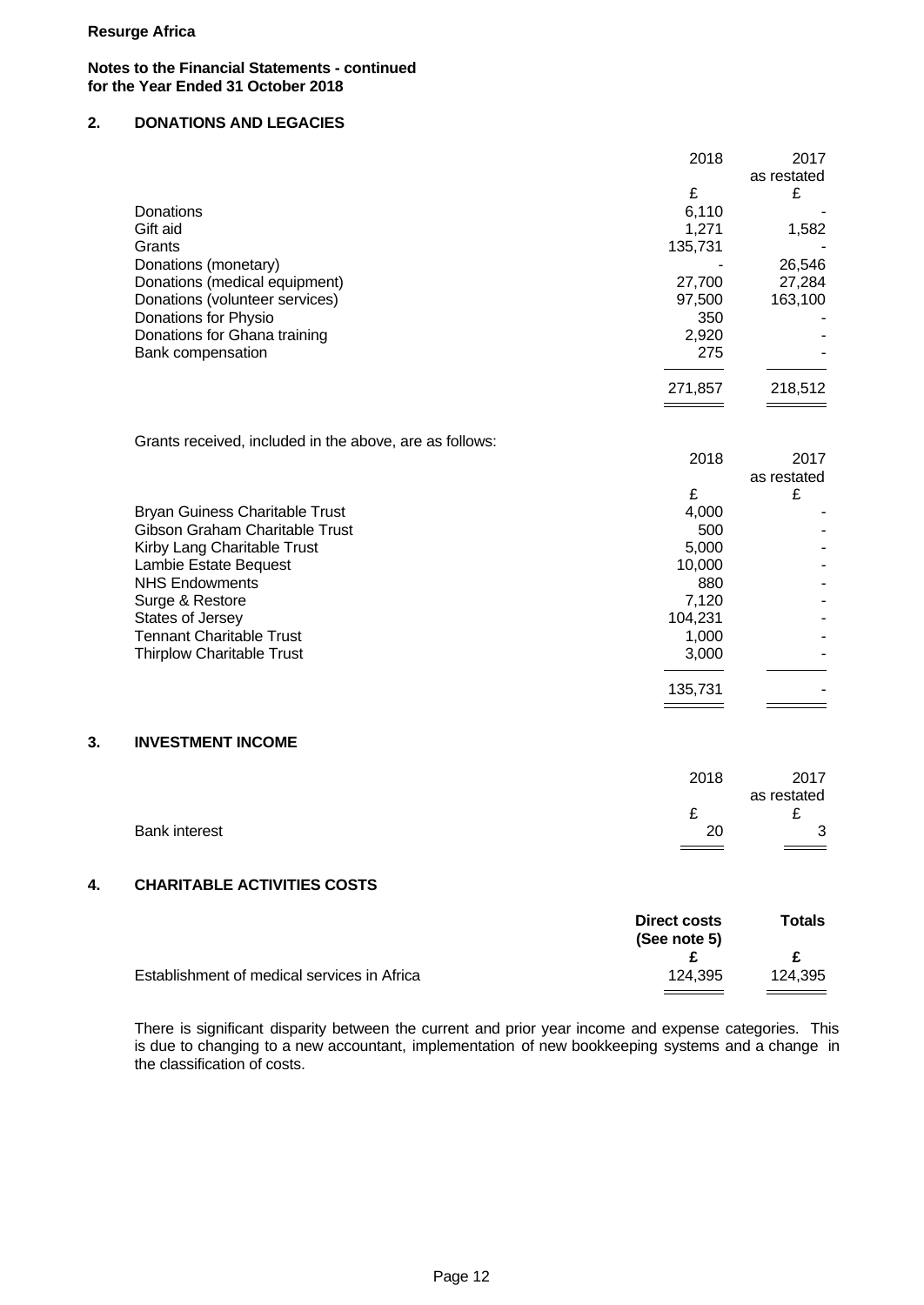#### **Notes to the Financial Statements - continued for the Year Ended 31 October 2018**

# **5. DIRECT COSTS OF CHARITABLE ACTIVITIES**

|                        | 2018    | 2017        |
|------------------------|---------|-------------|
|                        |         | as restated |
|                        | £       | £           |
| Staff costs            | 26,400  | 26,400      |
| Travel                 | 4,928   | 4,057       |
| Bank charges           | 116     | 223         |
| Fundraising            | 943     | 2,042       |
| Training               | 3,000   | 50,359      |
| Sierra Leone           |         | 66,417      |
| Accountancy            | 1,440   | 3,420       |
| Office expenses        | 1,957   | 1,948       |
| Director expenses      | 746     |             |
| Postage & shipping     | 445     |             |
| Rent                   | 3,016   |             |
| Telephone & internet   | 389     |             |
| Anaesthetics           | 6,408   |             |
| Logistics              | 17,237  |             |
| Nursing                | 19,885  |             |
| Physiotherapy          | 16,918  |             |
| Surgeons               | 13,521  |             |
| Other Healthcare       | 1,530   |             |
| <b>Training Visits</b> | 5,070   |             |
| Depreciation           | 446     | 446         |
|                        | 124,395 | 155,312     |
|                        |         |             |

# **6. OTHER**

|                    | 2018    | 2017        |  |
|--------------------|---------|-------------|--|
|                    |         | as restated |  |
|                    | t.      | c           |  |
| Medical equipment  | 27,700  | 27,284      |  |
| Volunteer services | 97,500  | 163,100     |  |
|                    |         |             |  |
|                    | 125,200 | 190,384     |  |
|                    |         |             |  |

# **7. NET INCOME/(EXPENDITURE)**

Net income/(expenditure) is stated after charging/(crediting):

|                             | 2018 | 2017        |  |
|-----------------------------|------|-------------|--|
|                             |      | as restated |  |
|                             | -    | -           |  |
| Depreciation - owned assets | 446  | 446         |  |
|                             |      |             |  |

#### **8. TRUSTEES' REMUNERATION AND BENEFITS**

There were no trustees' remuneration or other benefits for the year ended 31 October 2018 nor for the year ended 31 October 2017 .

# **Trustees' expenses**

Trustees were reimbursed out of pocket expenses of £746 in the year ended 31 October 2018, and £nil in the year ended 31 October 2017.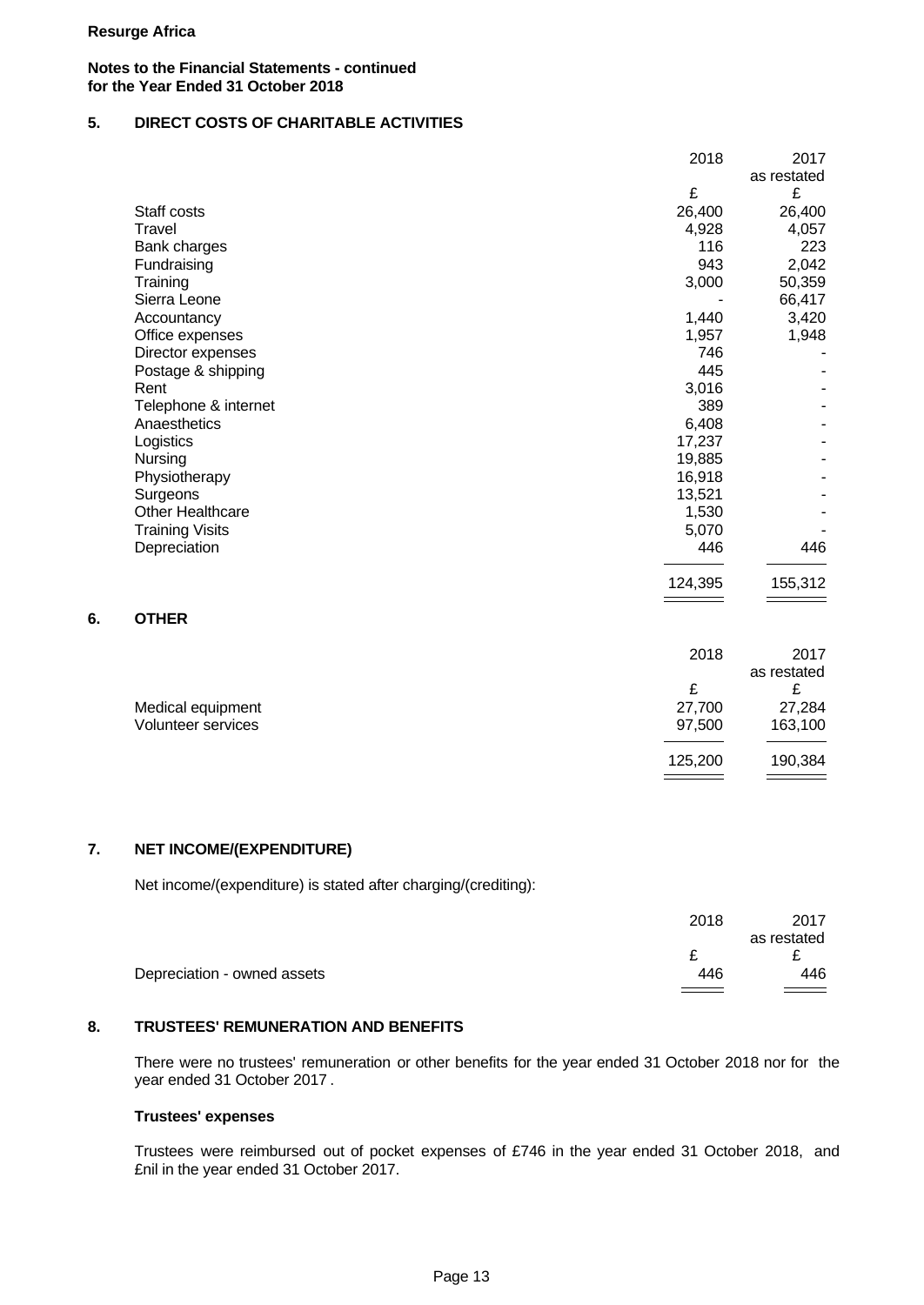# **Notes to the Financial Statements - continued for the Year Ended 31 October 2018**

# **9. STAFF COSTS**

The average monthly number of employees during the year was as follows:

| <b>Charity Manager</b><br>Admin Assistant | 2018 | 2017    |  |
|-------------------------------------------|------|---------|--|
|                                           |      | _______ |  |

No employees received emoluments in excess of £60,000.

# **10. COMPARATIVES FOR THE STATEMENT OF FINANCIAL ACTIVITIES**

|                                                             | <b>Unrestricted</b><br>funds | <b>Restricted</b><br>funds | <b>Total</b><br>funds<br>as restated |
|-------------------------------------------------------------|------------------------------|----------------------------|--------------------------------------|
|                                                             | £                            | £                          | £                                    |
| <b>INCOME AND ENDOWMENTS FROM</b><br>Donations and legacies | 201,124                      | 17,388                     | 218,512                              |
| Investment income                                           | 3                            |                            | 3                                    |
| <b>Total</b>                                                | 201,127                      | 17,388                     | 218,515                              |
| <b>EXPENDITURE ON</b><br><b>Charitable activities</b>       |                              |                            |                                      |
| Establishment of medical services in Africa                 | 149,903                      | 5,409                      | 155,312                              |
| Other                                                       | 170,629                      | 19,755                     | 190,384                              |
| <b>Total</b>                                                | 320,532                      | 25,164                     | 345,696                              |
| Net gains/(losses) on investments                           | 16,503                       |                            | 16,503                               |
| <b>NET INCOME/(EXPENDITURE)</b>                             | (102, 902)                   | (7,776)                    | (110, 678)                           |
| <b>Transfers between funds</b>                              | 149,690                      | (149, 690)                 |                                      |
| Net movement in funds                                       | 46,788                       | (157, 466)                 | (110, 678)                           |
| <b>RECONCILIATION OF FUNDS</b>                              |                              |                            |                                      |
| <b>Total funds brought forward</b>                          | 323,389                      | 187,598                    | 510,987                              |
| <b>TOTAL FUNDS CARRIED FORWARD</b>                          | 370,177                      | 30,132                     | 400,309                              |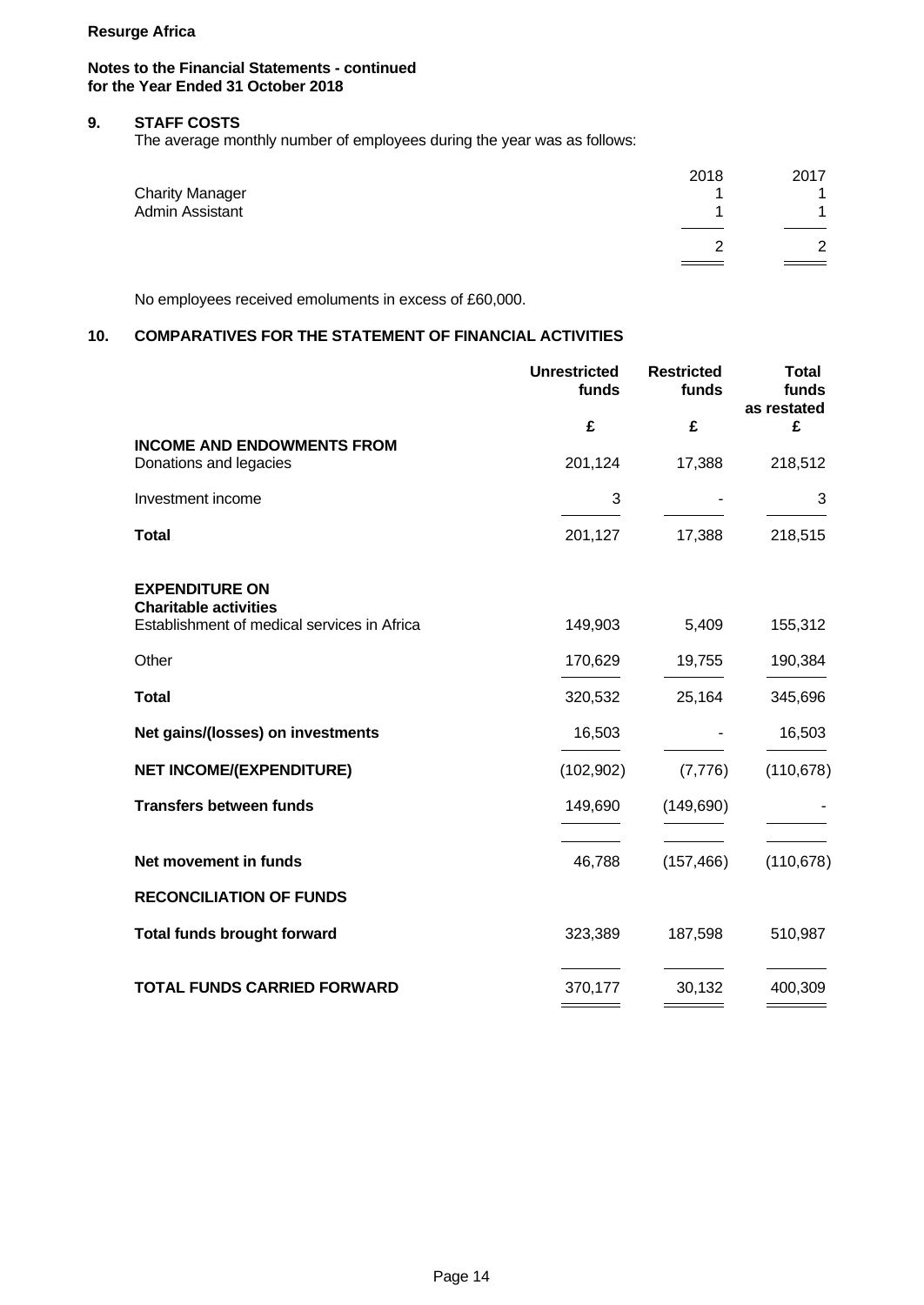# **Notes to the Financial Statements - continued for the Year Ended 31 October 2018**

# **11. PRIOR YEAR ADJUSTMENT**

In the course of the independent examination it was discovered that a significant portion of the restricted funding brought forward at 1 November 2017 was in fact unrestricted funding.

As the surgical project supported in Ghana became self-sustaining, the charity was able to focus it's activities from funding patients to fund only training of medical professionals. The reserves held at this point comprise the Patients Assistance Fund. Since the activities remained within the scope of the wishes of the funders, the balance held in this fund was incorrectly disclosed as a specific restricted fund

In addition, two large donations received in 2016-17 were ring -fenced at the discretion of the trustees to be spent on activity in Sierra Leone and as such are a designated Sierra Leone fund.

The overall result of this restatement is to increase the unrestricted reserves brought forward by £341,593 and to decrease the restricted reserves brought forward by the same amount.

# **12. TANGIBLE FIXED ASSETS**

|     |                                        | Computer<br><b>Equipment</b><br>£ |
|-----|----------------------------------------|-----------------------------------|
|     | <b>COST</b>                            |                                   |
|     | At 1 November 2017 and 31 October 2018 | 1,783                             |
|     | <b>DEPRECIATION</b>                    |                                   |
|     | At 1 November 2017                     | 892                               |
|     | Charge for year                        | 446                               |
|     | At 31 October 2018                     | 1,338                             |
|     |                                        |                                   |
|     | <b>NET BOOK VALUE</b>                  |                                   |
|     | At 31 October 2018                     | 445                               |
|     | At 31 October 2017                     | 891                               |
|     |                                        |                                   |
| 13. | <b>FIXED ASSET INVESTMENTS</b>         |                                   |
|     |                                        | <b>Listed</b>                     |
|     |                                        | investments<br>£                  |
|     | <b>MARKET VALUE</b>                    |                                   |
|     | At 1 November 2017                     | 191,903                           |
|     | Revaluations                           | (4, 350)                          |
|     | At 31 October 2018                     | 187,553                           |
|     |                                        |                                   |
|     | <b>NET BOOK VALUE</b>                  |                                   |
|     | At 31 October 2018                     | 187,553                           |
|     | At 31 October 2017                     | 191,903                           |
|     |                                        |                                   |

There were no investment assets outside the UK. The cost of the investments on acquisition was £95,000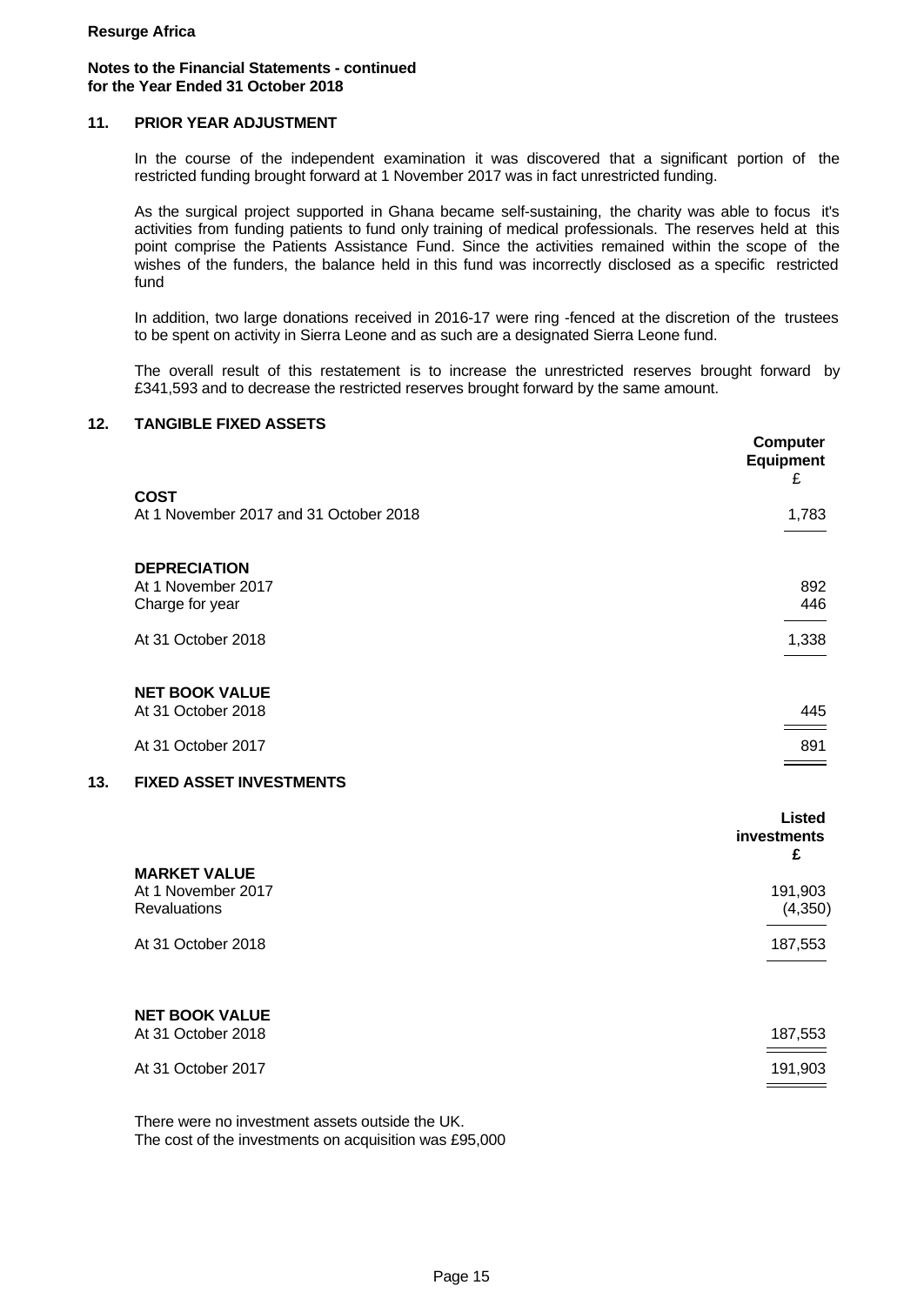# **Notes to the Financial Statements - continued for the Year Ended 31 October 2018**

# **14. CREDITORS: AMOUNTS FALLING DUE WITHIN ONE YEAR**

|                  | 2018                           | 2017                     |
|------------------|--------------------------------|--------------------------|
|                  |                                | as restated              |
|                  | c<br>~                         | £                        |
| Other creditors  | 2,479                          | $\overline{\phantom{a}}$ |
| Accrued expenses | 1,440                          | 2,520                    |
|                  | $\overbrace{\hspace{25mm}}^{}$ |                          |
|                  | 3,919                          | 2,520                    |
|                  | $\overline{\phantom{a}}$       | $\equiv$                 |

# **15. ANALYSIS OF NET ASSETS BETWEEN FUNDS**

|                            | <b>Unrestricted</b><br>funds | <b>Restricted</b><br>funds | 2018<br>Total<br>funds | 2017<br><b>Total</b><br>funds<br>as restated |
|----------------------------|------------------------------|----------------------------|------------------------|----------------------------------------------|
|                            | £                            | £                          | £                      | £                                            |
| <b>Fixed assets</b>        | 445                          |                            | 445                    | 891                                          |
| Investments                | 187,553                      | ۰                          | 187,553                | 191,903                                      |
| Current assets             | 160,099                      | 74,063                     | 234,162                | 210,035                                      |
| <b>Current liabilities</b> | 1,490                        | (5,409)                    | (3,919)                | (2,520)                                      |
|                            | 349,587                      | 68,654                     | 418,241                | 400,309                                      |

# **16. MOVEMENT IN FUNDS**

|                                            | At 1/11/17<br>£ | <b>Net</b><br>movement<br>in funds<br>£ | <b>Transfers</b><br>between<br>funds<br>£ | At 31/10/18<br>£ |
|--------------------------------------------|-----------------|-----------------------------------------|-------------------------------------------|------------------|
| <b>Unrestricted funds</b>                  |                 |                                         |                                           |                  |
| Unrestricted funds                         | 27,693          | (25, 404)                               | 8,060                                     | 10,349           |
| Designated - Fixed Assets                  | 891             | (446)                                   |                                           | 445              |
| Designated - Sierra Leone                  | 149,690         | 1,550                                   |                                           | 151,240          |
| <b>Patients Assistance Fund</b>            | 191,903         | (4,350)                                 |                                           | 187,553          |
|                                            | 370,177         | (28, 650)                               | 8,060                                     | 349,587          |
| <b>Restricted funds</b>                    |                 |                                         |                                           |                  |
| Sierra Leone - Establishing                |                 |                                         |                                           |                  |
| <b>Reconstructive Service</b>              | 20,228<br>6,408 | (3,210)                                 |                                           | 17,018           |
| Training of Abaulai Jalloh<br>Overseas Aid | 3,496           | (6, 408)<br>52,700                      | (8,060)                                   | 48,136           |
| Ghana                                      |                 | 3,500                                   |                                           | 3,500            |
|                                            |                 |                                         |                                           |                  |
|                                            | 30,132          | 46,582                                  | (8,060)                                   | 68,654           |
| <b>TOTAL FUNDS</b>                         | 400,309         | 17,932                                  |                                           | 418,241          |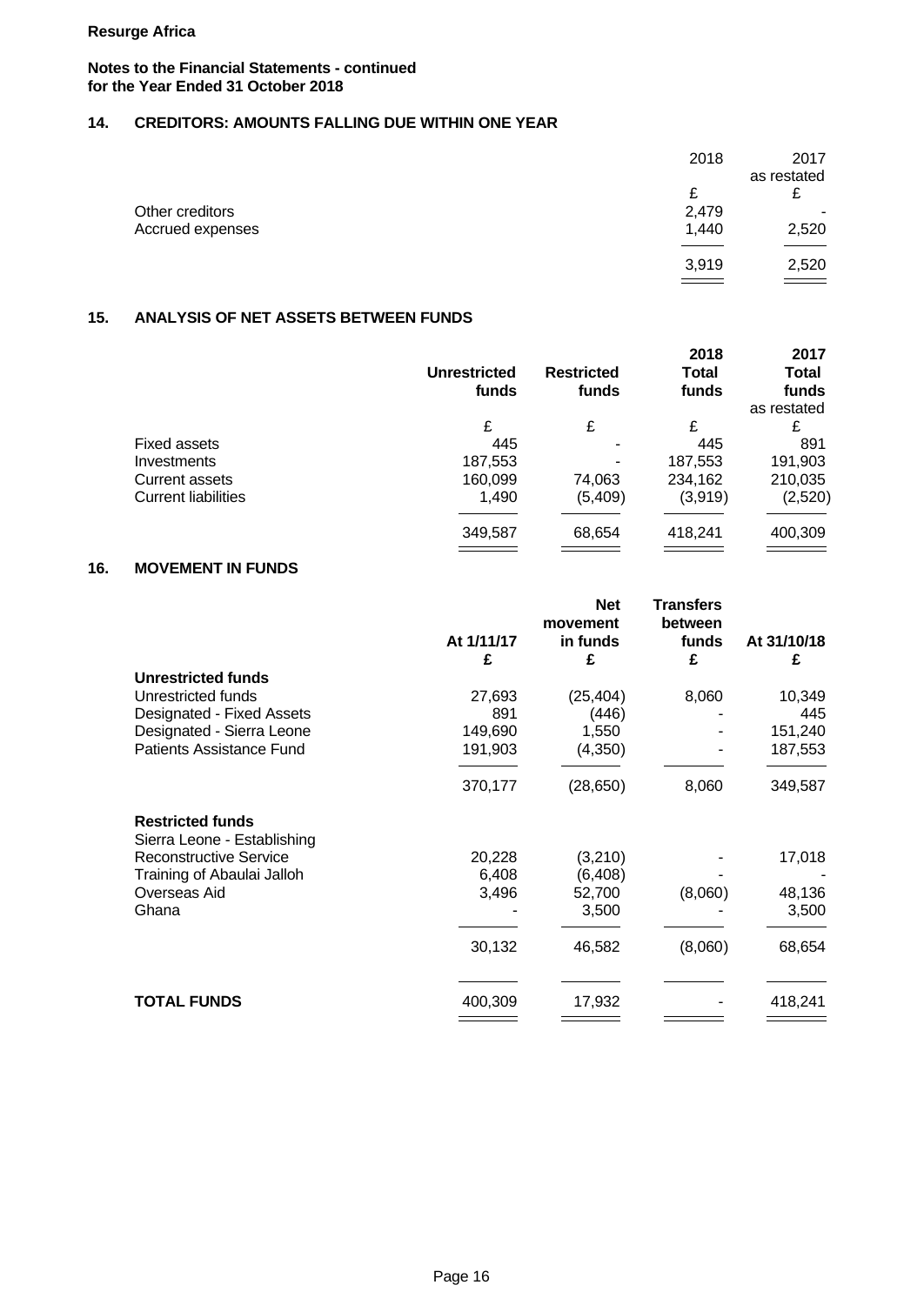# **Notes to the Financial Statements - continued for the Year Ended 31 October 2018**

# **16. MOVEMENT IN FUNDS - continued**

Net movement in funds, included in the above are as follows:

|                                     | Incoming<br>resources<br>£ | <b>Resources</b><br>expended<br>£ | <b>Gains and</b><br><b>losses</b><br>£ | <b>Movement</b><br>in funds<br>£ |  |
|-------------------------------------|----------------------------|-----------------------------------|----------------------------------------|----------------------------------|--|
| <b>Unrestricted funds</b>           |                            |                                   |                                        |                                  |  |
| Unrestricted funds                  | 143,176                    | (168, 580)                        |                                        | (25, 404)                        |  |
| Designated - Sierra Leone           | 1,550                      |                                   |                                        | 1,550                            |  |
| Designated - Fixed Assets           |                            | (446)                             |                                        | (446)                            |  |
| <b>Patients Assistance Fund</b>     |                            |                                   | (4, 350)                               | (4,350)                          |  |
|                                     | 144,726                    | (169, 026)                        | (4, 350)                               | (28, 650)                        |  |
| <b>Restricted funds</b>             |                            |                                   |                                        |                                  |  |
| Sierra Leone - Establishing         |                            |                                   |                                        |                                  |  |
| <b>Reconstructive Service</b>       | 19,120                     | (22, 330)                         |                                        | (3,210)                          |  |
| Overseas Aid                        | 104,231                    | (51, 531)                         |                                        | 52,700                           |  |
| Ghana<br>Training of Abaulai Jalloh | 3,800                      | (300)<br>(6, 408)                 |                                        | 3,500<br>(6, 408)                |  |
|                                     |                            |                                   |                                        |                                  |  |
|                                     | 127,151                    | (80, 569)                         |                                        | 46,582                           |  |
|                                     |                            |                                   |                                        |                                  |  |
| <b>TOTAL FUNDS</b>                  | 271,877                    | (249,595)                         | (4,350)                                | 17,932                           |  |
|                                     |                            |                                   |                                        |                                  |  |

# **Comparatives for movement in funds**

|                                                        | At 1/11/16<br>£ | <b>Net</b><br>movement<br>in funds<br>£ | <b>Transfers</b><br>between<br>funds<br>£ | At 31/10/17<br>£ |  |
|--------------------------------------------------------|-----------------|-----------------------------------------|-------------------------------------------|------------------|--|
| <b>Unrestricted Funds</b>                              |                 |                                         |                                           |                  |  |
| Unrestricted funds                                     | 146,652         | (118,959)                               |                                           | 27,693           |  |
| Designated - Fixed Assets                              | 1,337           | (446)                                   |                                           | 891              |  |
| Designated - Sierra Leone                              |                 |                                         | 149,690                                   | 149,690          |  |
| <b>Patients Assistance Fund</b>                        | 175,400         | 16,503                                  |                                           | 191,903          |  |
|                                                        | 323,389         | (102, 902)                              | 149,690                                   | 370,177          |  |
| <b>Restricted Funds</b><br>Sierra Leone - Establishing |                 |                                         |                                           |                  |  |
| <b>Reconstructive Service</b>                          | 172,285         | (2,367)                                 | (149, 690)                                | 20,228           |  |
| Training of Abaulai Jalloh                             | 11,817          | (5,409)                                 |                                           | 6,408            |  |
| Overseas Aid                                           | 3,496           |                                         |                                           | 3,496            |  |
|                                                        | 187,598         | (7, 776)                                | (149, 690)                                | 30,132           |  |
| <b>TOTAL FUNDS</b>                                     | 510,987         | (110, 678)                              |                                           | 400,309          |  |
|                                                        |                 |                                         |                                           |                  |  |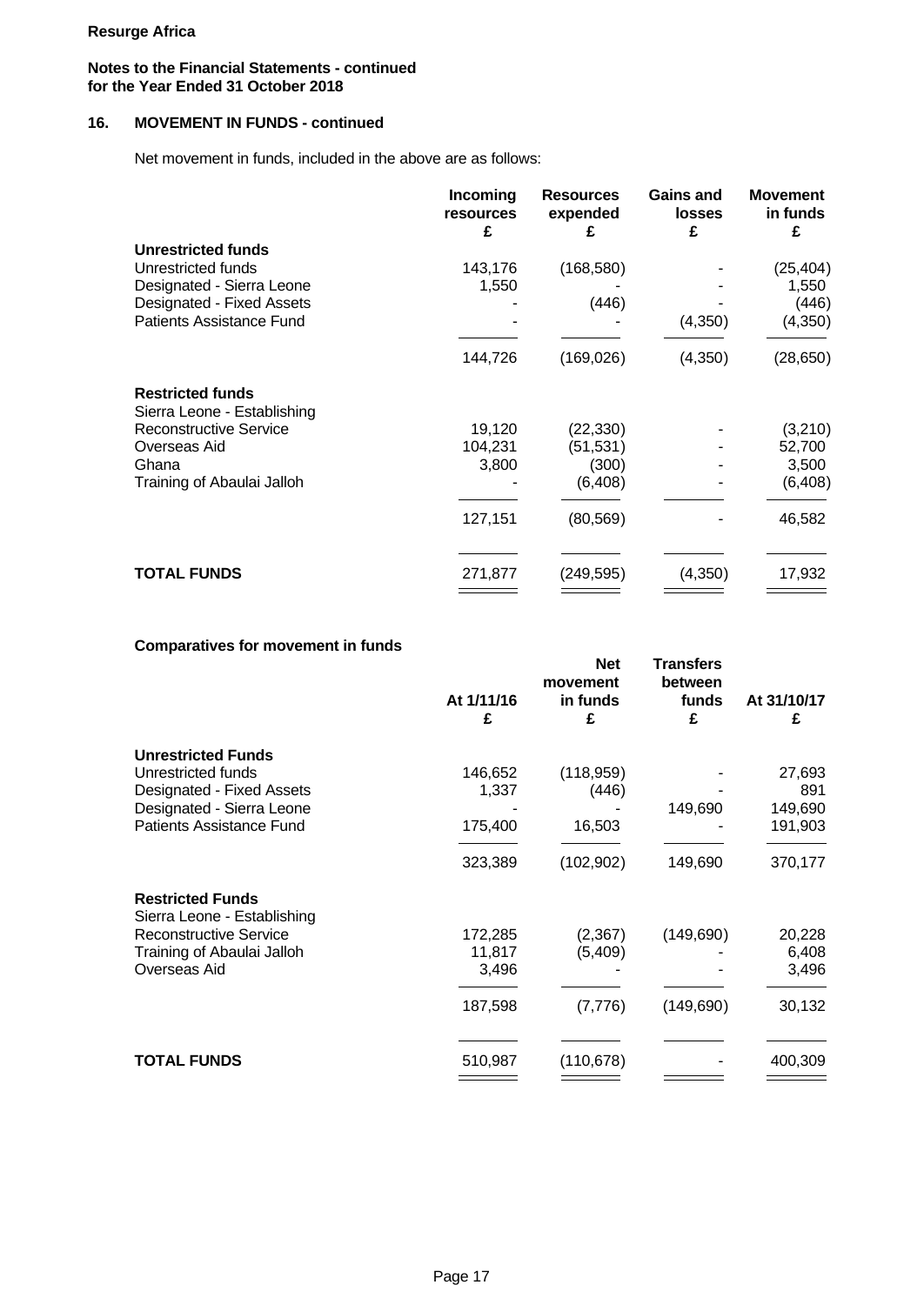# **Notes to the Financial Statements - continued for the Year Ended 31 October 2018**

# **16. MOVEMENT IN FUNDS - continued**

Comparative net movement in funds, included in the above are as follows:

|                                                          | Incoming<br>resources<br>£ | <b>Resources</b><br>expended<br>£ | <b>Gains and</b><br><b>losses</b><br>£ | <b>Movement</b><br>in funds<br>£ |  |
|----------------------------------------------------------|----------------------------|-----------------------------------|----------------------------------------|----------------------------------|--|
| <b>Unrestricted funds</b>                                |                            |                                   |                                        |                                  |  |
| Unrestricted funds                                       | 201,127                    | (320,086)                         |                                        | (118, 959)                       |  |
| Designated - Fixed Assets                                |                            | (446)                             |                                        | (446)                            |  |
| Patients Assistance Fund                                 |                            |                                   | 16,503                                 | 16,503                           |  |
|                                                          | 201,127                    | (320, 532)                        | 16,503                                 | (102, 902)                       |  |
| <b>Restricted funds</b>                                  |                            |                                   |                                        |                                  |  |
| <b>BSHH donation via Steve Hodgson</b>                   | 1,000                      | (1,000)                           |                                        |                                  |  |
| <b>Burns Training</b>                                    | 8,888                      | (8,888)                           |                                        |                                  |  |
| Burdett grant for nursing<br>Sierra Leone - Establishing | 7,500                      | (7,500)                           |                                        |                                  |  |
| <b>Reconstructive Service</b>                            |                            | (2, 367)                          |                                        | (2,367)                          |  |
| Training of Abaulai Jalloh                               |                            | (5,409)                           |                                        | (5,409)                          |  |
|                                                          | 17,388                     | (25, 164)                         |                                        | (7, 776)                         |  |
|                                                          |                            |                                   |                                        |                                  |  |
| <b>TOTAL FUNDS</b>                                       | 218,515                    | (345, 696)                        | 16,503                                 | (110, 678)                       |  |

A current year 12 months and prior year 12 months combined position is as follows:

|                               | At 1/11/16 | <b>Net</b><br>movement<br>in funds | <b>Transfers</b><br>between<br>funds | At 31/10/18 |  |
|-------------------------------|------------|------------------------------------|--------------------------------------|-------------|--|
|                               | £          | £                                  | £                                    | £           |  |
| <b>Unrestricted funds</b>     |            |                                    |                                      |             |  |
| Unrestricted funds            | 146,652    | (144, 363)                         | 8,060                                | 10,349      |  |
| Designated - Fixed Assets     | 1,337      | (892)                              |                                      | 445         |  |
| Designated - Sierra Leone     |            | 1,550                              | 149,690                              | 151,240     |  |
| Patients Assistance Fund      | 175,400    | 12,153                             |                                      | 187,553     |  |
| <b>Restricted funds</b>       |            |                                    |                                      |             |  |
| Sierra Leone - Establishing   |            |                                    |                                      |             |  |
| <b>Reconstructive Service</b> | 172,285    | (5, 577)                           | (149,690)                            | 17,018      |  |
| Training of Abaulai Jalloh    | 11,817     | (11, 817)                          |                                      |             |  |
| Overseas Aid                  | 3,496      | 52,700                             | (8,060)                              | 48,136      |  |
| Ghana                         |            | 3,500                              |                                      | 3,500       |  |
|                               | 187,598    | 38,806                             | (157, 750)                           | 68,654      |  |
| <b>TOTAL FUNDS</b>            | 510,987    | (92, 746)                          |                                      | 418,241     |  |
|                               |            |                                    |                                      |             |  |